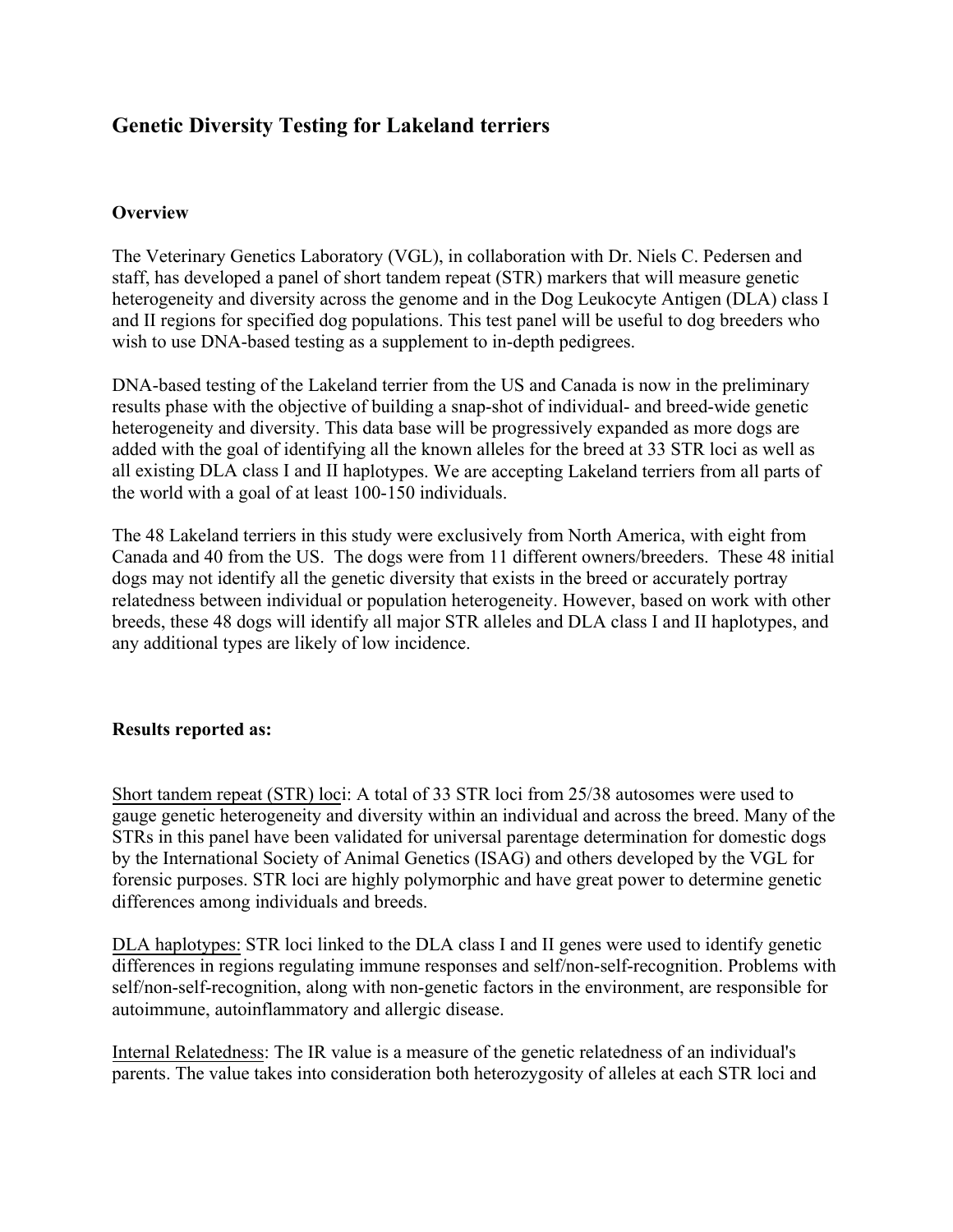their relative frequency in the population. Therefore, IR values heterozygosity over homozygosity and uncommon alleles over common alleles. IR values are unique to each dog and two individuals from different sources may have identical IR values but a very different genetic makeup.

## **I. Introduction**

## **A. Breed description**

Terriers are defined by the Oxford Dictionary as "various usually small energetic dogs originally used by hunters to dig for small game and engage the quarry underground or drive it out." The name is derived from medieval Latin *terra* (earth). The Lakeland terrier is the smallest of the long-legged, black and tan terriers at 33-38 cm (13-15 inches) at the withers and 7–8 kg (15– 17lb) The Lakeland is similar in appearance to the slightly larger Welsh Terrier and even larger Airedale (2). Lakeland terriers have a thick bushy wiry outer coat and a soft undercoat and comes in a variety of acceptable colors including black, black and tan, blue, blue and tan, liver, and tan, grizzle and tan, red, red grizzle, and wheaten. They have an upright tail that is variably docked depending on custom and laws and small V-shaped ears. The eyes are oval, small and dark, except in liver-colored dogs where they are lighter. The nose and pads of the feet are black except in liver colored dogs where the nose and pad coloring will be brown. Shedding is minimal if properly groomed.

## **B. Breed history**

Throughout the 1800s, different counties in the Lake District of northern England, including Cumberland, Northumberland and Westmoreland, developed a wide variety of small hardworking, broken-coated terriers each named for their small community of origin  $(1, 2, 9)$ . The common ancestor of these small terriers was a now extinct long-legged terriers with possible introgressions with co-evolving 'breeds' such as Welsh-, Border-, Fox- and Bedlington-terriers (3). These small terriers assisted their farmer-owners and accompanied larger hounds in finding and destroying foxes, badgers, otters and other vermin found raiding livestock or disturbing the farm. Their tasks were to mark, flush and even attack vermin in their lairs. Offspring of the Lakeland Terriers were prized and often given as gifts to friends and fellow hunters, with the best often incorporated into the new owner's breeding program. Hunting along the ground (earth) for long distances while accompanying hounds required a considerable amount of stamina, and Lakeland terriers is among those breeds still eligible for sanctioned Earthdog trials in the USA and Canada (6).

The early working dog versions of the Lakeland terriers were also known as the Fell Terriers or Patterdale Terriers (2). Interest in these small regional terriers for agricultural shows grew in the late 1890's. The dogs were judged by Masters of Hounds and other experienced sportsmen. By 1910 people were talking about a"new improved Fell Terriers." A terrier breed club was formed in 1912 at the Keswick dog show out of an organized effort by fanciers to recognize the Cumberland County Terriers. World War I intervened, and the Cumberland Terriers resurfaced in the 1921, when nine breed devotees met at Whitehaven, Cumberland County, and agreed on the name Lakeland Terriers. The resultant and now defunct Lakeland Terriers Asssociation had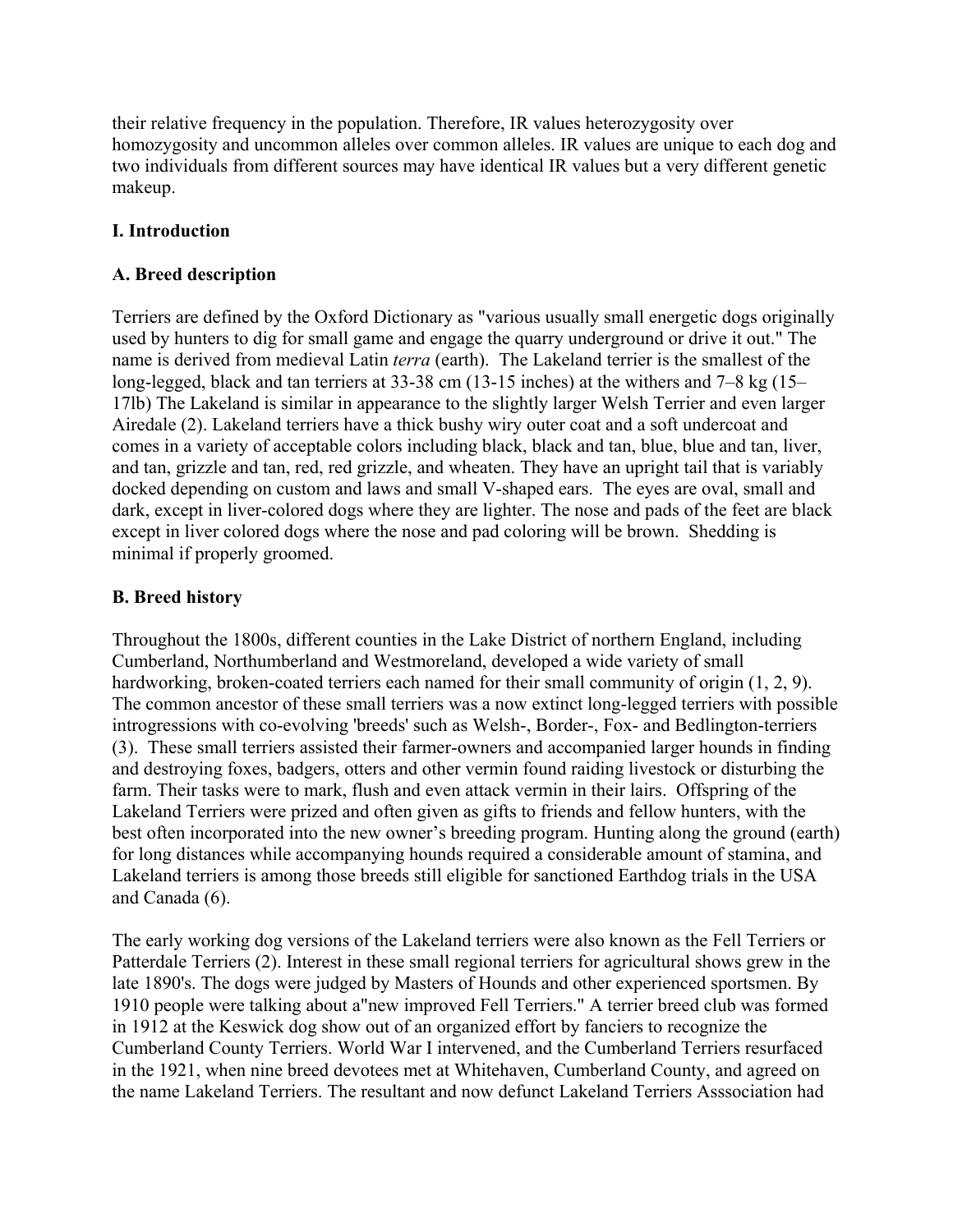initial oversight over the breed. However, members were split on whether Kennel Club recognition was desirable, and it was not until 1928 that a majority favored Kennel Club recognition. The Lakeland terrier first appeared in the show ring in 1928, at Crufts, England. Kennel Club recognition led to the appearance of Lakeland terriers in Kennel Club sanctioned shows and championship status was achieved in 1931. The present Lakeland Terrier Club was founded in 1932 and promoted the breed nationally. One of the breed devotees, Thomas Hosking, later migrated to the United States and the breed was accepted for registration into the American Kennel Club's Stud Book in 1934.

The Lakeland terrier has never been popular in the USA and its ranking by the AKC has varied 126th in 2001 to 138th out of 192 recognized dog breeds in 2017 (4,5). Its popularity in the UK has declined and it now ranks 73 among 244 dog breeds (7). The Lakeland terrier breed is listed along with 114 of 173 UK breeds as at "critical risk for extinction" based on the small number of registered breeding dogs ( $n \le 115$ ) (8).

## **C. Breed temperament**

Like other terriers, Lakelands are active and bold, sometimes stubborn, vocal, but interact well with owners and all family members (2). Shyness is atypical, as is aggressiveness. They are quick to learn and easy to train, although their responses to command can be easily. They have a strong prey drive making them not always ideal around other small animals. Daily exercise and playtimes are strongly recommended as outlets for their energy and to prevent mis-behavior and straying. They are said to be mostly hypo-allergenic, i.e., non-shedding.

## **II. Baseline genetic diversity testing and what it tells us about the Lakeland terriers**

## **A. Population genetics based on 33 STR loci on 25 chromosomes**

#### *1. Allele and allele frequencies for each of the 33 STR loci*

Alleles and their incidence at each of the 33 STR loci are given in Table 1. From three to eight alleles were detected at each of the loci, which is lower than found in most other breeds. The percentage of known dog/wolf alleles at each of the 33 loci that were identified among these 48 dogs ranged from 13 to 57% (average 23%) (Table 1).

**Table 1.** Allele designation and frequency at 33 STR loci in 48 Lakeland terriers. The number of alleles known to exist in all dogs and wolves that have been tested is listed in parenthesis and the percentage of known alleles present at each locus given after the parenthesis. Link to Table 1

| AHT121<br>$(24)$ 15% | AHT137<br>$(17)$ 29% | AHTH130<br>$(20)$ 15% | AHTh171-A<br>$(14)$ 28% | AHTh260<br>$(28)$ 21% | AHTk211<br>$(7)$ 57% |
|----------------------|----------------------|-----------------------|-------------------------|-----------------------|----------------------|
| 94 (0.24)            | 131 (0.15)           | 121 (0.26)            | 219(0.04)               | 238 (0.35)            | 87(0.24)             |
| 96(0.01)             | 137 (0.34)           | 127(0.25)             | 225(0.14)               | 240(0.11)             | 89 (0.07)            |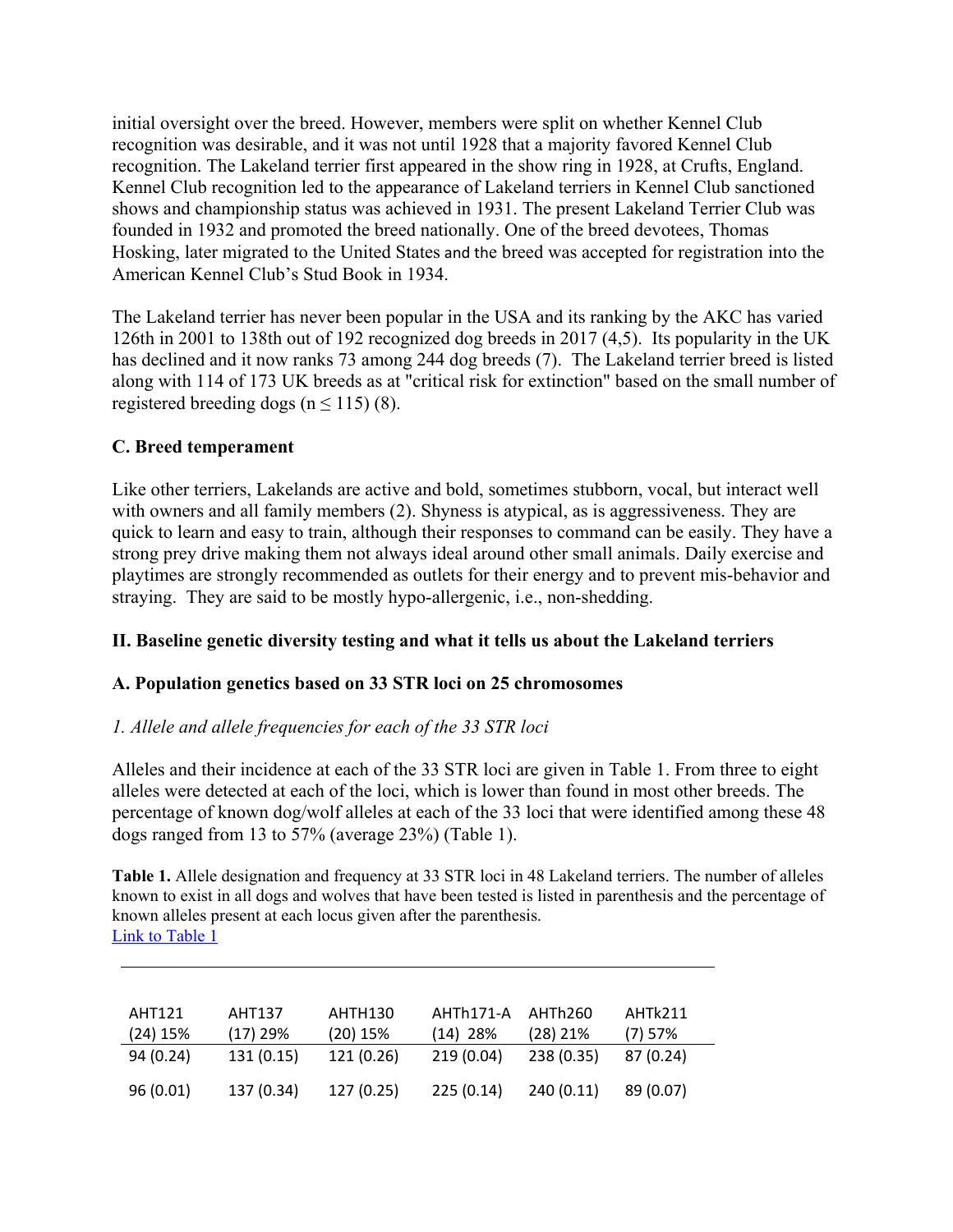| 100(0.57)  | 141 (0.06) | 133 (0.49) |            | 231 (0.09) 244 (0.21) 91 (0.36) |           |  |
|------------|------------|------------|------------|---------------------------------|-----------|--|
| 104 (0.18) | 149 (0.04) |            | 235 (0.73) | 246 (0.02)                      | 95 (0.32) |  |
|            | 151 (0.41) |            |            | 248 (0.03)                      |           |  |
|            |            |            |            | 250 (0.27)                      |           |  |
|            |            |            |            |                                 |           |  |

| AHTk253    | C <sub>22</sub> .279 | FH2001     | FH2054     | <b>FH2848</b> | INRA21     |
|------------|----------------------|------------|------------|---------------|------------|
| $(11)$ 27% | $(13)$ 31%           | $(17)$ 24% | (23) 17%   | $(24)$ 21%    | $(15)$ 27% |
| 286 (0.66) | 116 (0.09)           | 132 (0.73) | 156 (0.57) | 230 (0.01)    | 95 (0.06)  |
| 288 (0.33) | 118 (0.47)           | 144 (0.07) | 160 (0.26) | 232 (0.10)    | 97 (0.68)  |
| 292 (0.01) | 124 (0.03)           | 148 (0.19) | 164 (0.01) | 234 (0.03)    | 99 (0.02)  |
|            | 128 (0.41)           | 152 (0.01) | 176 (0.16) | 240 (0.17)    | 101(0.24)  |
|            |                      |            |            | 244 (0.69)    |            |

| <b>INU005</b> | <b>INU030</b> | <b>INU055</b> | LEI004     | <b>REN105L03</b> | <b>REN162C04</b> |
|---------------|---------------|---------------|------------|------------------|------------------|
| $(11)$ 27%    | $(14)$ 36%    | $(11)$ 27%    | $(15)$ 20% | $(22)$ 14%       | $(14)$ 14%       |
| 106 (0.44)    | 144 (0.60)    | 208 (0.55)    | 85 (0.04)  | 229(0.63)        | 202 (0.31)       |
| 124 (0.46)    | 148 (0.21)    | 210(0.15)     | 95 (0.85)  | 231 (0.14)       | 206 (0.69)       |
| 126 (0.10)    | 150 (0.08)    | 218 (0.30)    | 97(0.10)   | 233 (0.24)       |                  |
|               | 152 (0.09)    |               |            |                  |                  |
|               | 156 (0.01)    |               |            |                  |                  |

| REN169D01  | REN169018  | REN247M23  | <b>REN54P11</b> | <b>REN64E19</b> | <b>VGL0760</b> |
|------------|------------|------------|-----------------|-----------------|----------------|
| $(14)$ 21% | (14) 21%   | $(11)$ 27% | (14) 29%        | $(12)$ 25%      | $(26)$ 19%     |
| 202 (0.13) | 164 (0.31) | 266 (0.06) | 222 (0.34)      | 139 (0.28)      | 12 (0.45)      |
| 210 (0.05) | 168 (0.29) | 268 (0.93) | 232 (0.02)      | 145 (0.51)      | 20.2(0.05)     |
| 216 (0.82) | 170 (0.40) | 270 (0.01) | 236 (0.61)      | 147 (0.21)      | 22.2(0.17)     |
|            |            |            | 238 (0.02)      |                 | 23.2(0.32)     |
|            |            |            |                 |                 | 24.2 (0.01)    |

| VGL0910   | VGL1063    | VGL1165   | VGL1828    | VGL2009    | VGL2409  |
|-----------|------------|-----------|------------|------------|----------|
| (27) 22%  | $(17)$ 35% | (23) 13%  | $(22)$ 42% | $(12)$ 25% | (13) 31% |
| 15 (0.13) | 12 (0.09)  | 16 (0.03) | 16(0.23)   | 10 (0.50)  | 11(0.31) |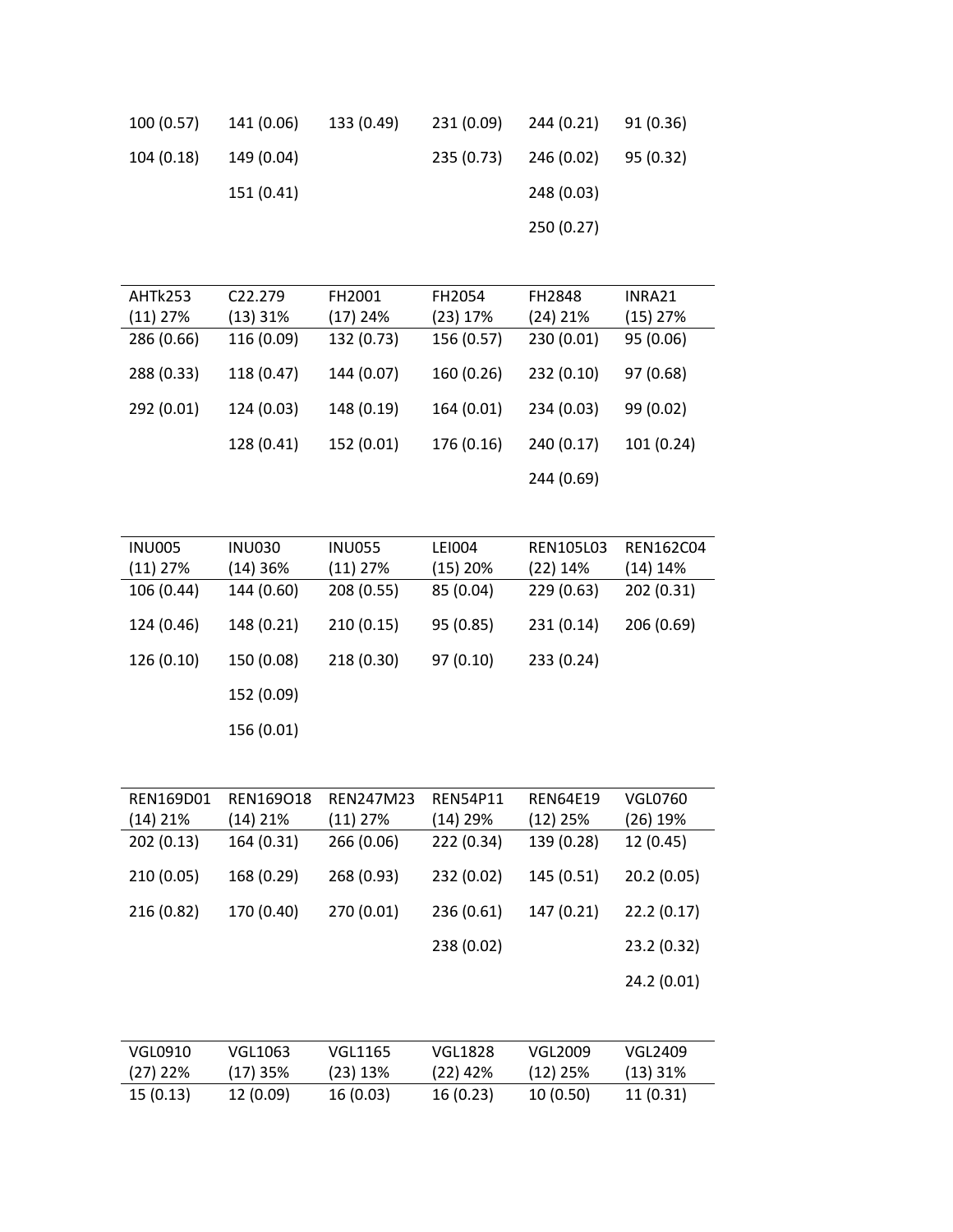| 15.1 (0.01) | 13 (0.02) | 21 (0.06) | 17 (0.03) | 11(0.11)  | 13 (0.01) |
|-------------|-----------|-----------|-----------|-----------|-----------|
| 17.1 (0.04) | 14 (0.06) | 25(0.07)  | 19 (0.36) | 13 (0.03) | 17 (0.38) |
| 18.1 (0.02) | 15 (0.56) | 26(0.05)  | 22 (0.01) | 14 (0.30) | 18 (0.30) |
| 19.1 (0.72) | 16 (0.10) | 27(0.14)  | 23 (0.36) | 15 (0.05) |           |
| 20.1(0.08)  | 20(0.09)  | 28 (0.44) |           |           |           |
|             | 21 (0.06) | 29(0.16)  |           |           |           |
|             |           | 30(0.05)  |           |           |           |
|             |           |           |           |           |           |
| VGL2918     | VGL3008   | VGL3235   |           |           |           |
| $(19)$ 32%  | (18) 28%  | (13) 32%  |           |           |           |
| 12 (0.29)   | 15 (0.08) | 14 (0.32) |           |           |           |
|             |           |           |           |           |           |

| 13 (0.42)   | 17(0.02)  | 15(0.57)  |
|-------------|-----------|-----------|
| 14(0.10)    | 18 (0.47) | 18 (0.09) |
| 15 (0.07)   | 19 (0.42) | 19 (0.01) |
| 17.3 (0.05) |           |           |
| 19.3 (0.06) | 20(0.01)  |           |

#### *2. Using allele frequency data to do standard genetic assessments of the entire population.*

A standard genetic assessment of heterozygosity was made from allele frequency data for all 33 STR loci for 48 Lakeland terriers that were tested (Table 2). The average number of alleles (Na) per loci was 4.24 and the number of effective alleles (Ne) was 2.46. Ne is the number of alleles that contribute most to heterozygosity. The observed (actual) heterozygosity of alleles across the 33 STR loci was 0.554 and the heterozygosity expected (He) if the alleles were in Hardy-Weinberg equilibrium (HWE) was 0.558. HWE is achieved when a given population is in a state of random breeding. The fact that He and Ho were almost identical indicates that this population of 48 dogs is in HWE and that breeders are doing a good job in picking unrelated sires and dams from the population.

An inbreeding coefficient (F) was calculated based on the differences in He and Ho and in this case, F was 0.003 (Table 2). A value of -1.0 would mean that no dog in the population shared alleles, while a value of  $+1.0$  would mean that all the dogs were genetically the same. This F value was essentially zero, indicating that the average dogs in this group was a product of unrelated parents. However, standard genetic assessment values are averages for the entire population and do not accurately measure the degree to which an individual dog is inbred or outbred. It is still possible to have a significant number of very inbred dogs in a population that appears to be in HWE if the contribution of these individuals is countered by an equal population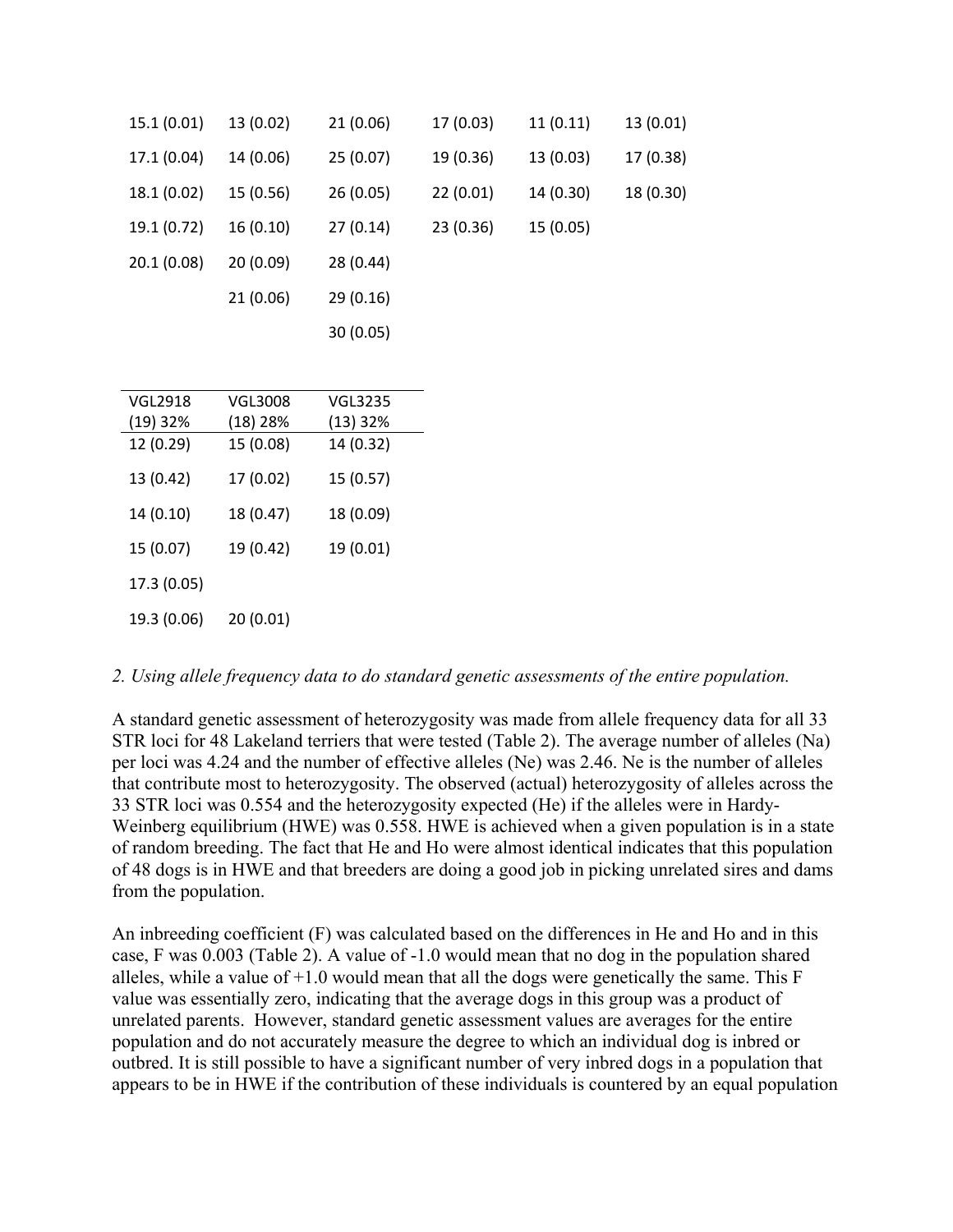of more outbred dogs. The actual heterozygosity status of individual dogs is better demonstrated by internal relatedness (IR) values (see section III).

| Table 2. Summary of Standard Genetic Assessment for Lakeland terriers using 33 STR loci (Updated |  |  |
|--------------------------------------------------------------------------------------------------|--|--|
| January 04, 2019)                                                                                |  |  |

|      | N | Na l  | Ne Ho                            | He.                    |  |
|------|---|-------|----------------------------------|------------------------|--|
| Mean |   |       | 48 4.242 2.462 0.554 0.558 0.003 |                        |  |
| -SE  |   | 0.227 |                                  | 0.12 0.026 0.024 0.019 |  |

*3. Standard genetic assessment based on allele frequencies at each of the 33 autosomal STR loci* 

The average heterozygosity values for this group of 48 dogs indicates that parents are being selected on a random basis from among the total population. If this were true, one would expect that each region of the genome interrogated by an STR loci would also be in HWE. The data in Table 3, which is based on standard genetic assessments of alleles at a single STR loci, indicates that this is not the case. If an F value of  $-0.10$  or less, or  $+0.10$  or greater, identifies loci that are either overly outbred or inbred in 10% or more of individuals, 6 loci are under strong positive (inbreeding) selection and 6 loci are under strong negative (outbreeding) selection. The negative and positive effects of these loci balance each other and are why the average inbreeding coefficient (F) is close to zero. The dominant alleles in each of these loci would be found among either the more inbred or outbred dogs.

Table 3. Standard Genetic Assessments of individual autosomal STR loci for 48 Lakeland terriers. F values are  $\geq$  +0.10 are highlighted in dark grey and values  $\leq$  -0.01 are highlighted in light grey.

| #              | Locus                | N  | <b>Na</b>      | <b>Ne</b> | Ho    | He    | F       |
|----------------|----------------------|----|----------------|-----------|-------|-------|---------|
| 1              | <b>AHT121</b>        | 48 | $\overline{4}$ | 2.398     | 0.521 | 0.583 | 0.106   |
| $\overline{2}$ | <b>AHT137</b>        | 48 | 5              | 3.225     | 0.625 | 0.69  | 0.094   |
| 3              | <b>AHTH130</b>       | 48 | $\overline{3}$ | 2.703     | 0.5   | 0.63  | 0.206   |
| 4              | <b>AHTh171-A</b>     | 48 | 4              | 1.784     | 0.458 | 0.439 | $-0.04$ |
| 5              | <b>AHTh260</b>       | 48 | 6              | 3.895     | 0.833 | 0.743 | $-0.12$ |
| 6              | <b>AHTk211</b>       | 48 | 4              | 3.334     | 0.729 | 0.7   | $-0.04$ |
| 7              | <b>AHTk253</b>       | 48 | 3              | 1.845     | 0.5   | 0.458 | $-0.09$ |
| 8              | C <sub>22</sub> .279 | 48 | 4              | 2.535     | 0.583 | 0.605 | 0.037   |
| 9              | <b>FH2001</b>        | 48 | 4              | 1.747     | 0.479 | 0.428 | $-0.12$ |
| 10             | <b>FH2054</b>        | 48 | 4              | 2.378     | 0.563 | 0.579 | 0.029   |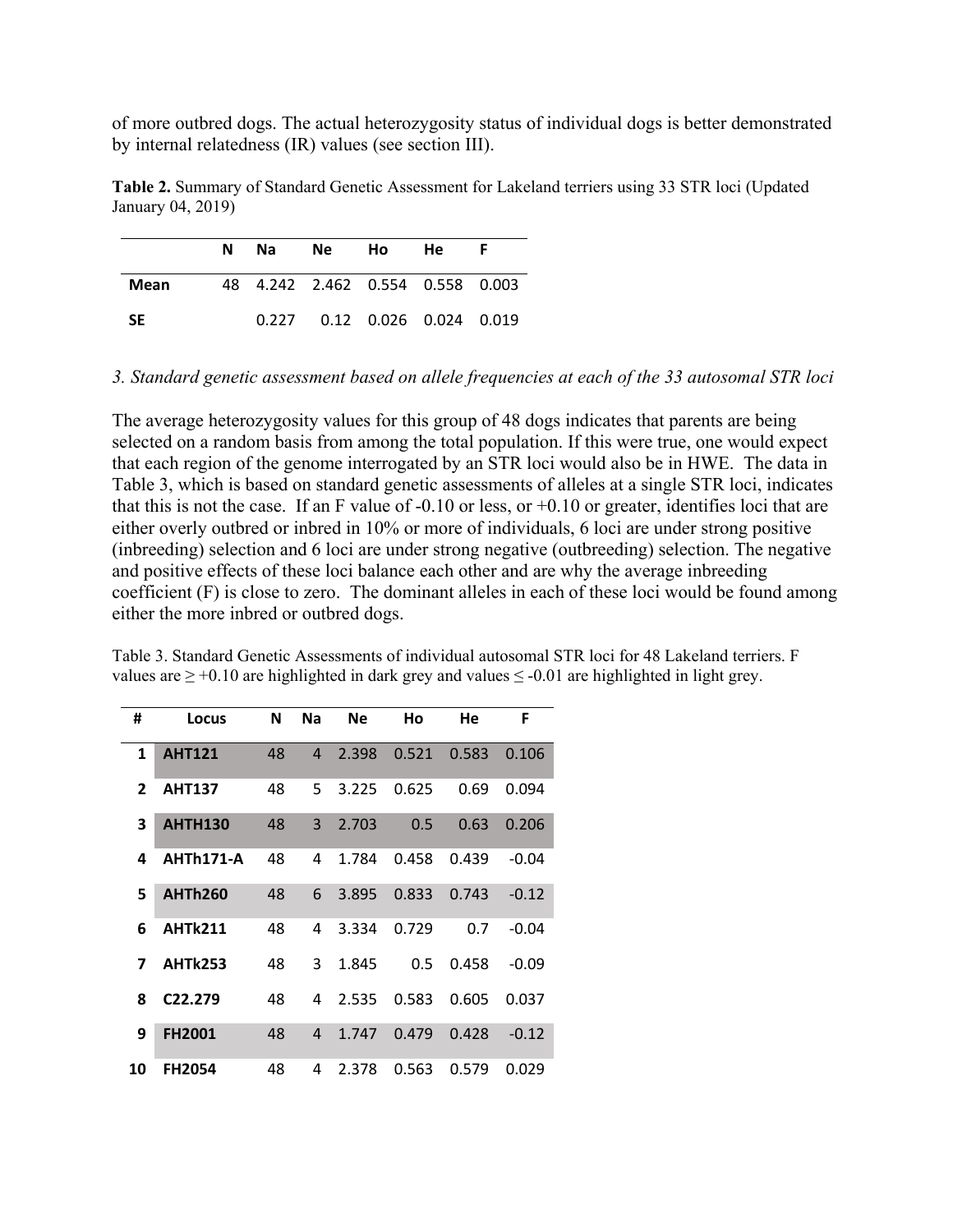| 11 | <b>FH2848</b>    | 48 | 5 | 1.952 | 0.604 | 0.488 | $-0.24$ |
|----|------------------|----|---|-------|-------|-------|---------|
| 12 | <b>INRA21</b>    | 48 | 4 | 1.922 | 0.438 | 0.48  | 0.088   |
| 13 | <b>INU005</b>    | 48 | 3 | 2.425 | 0.604 | 0.588 | $-0.03$ |
| 14 | <b>INU030</b>    | 48 | 5 | 2.357 | 0.521 | 0.576 | 0.095   |
| 15 | <b>INU055</b>    | 48 | 3 | 2.396 | 0.625 | 0.583 | $-0.07$ |
| 16 | LEI004           | 48 | 3 | 1.347 | 0.271 | 0.258 | $-0.05$ |
| 17 | <b>REN105L03</b> | 48 | 3 | 2.144 | 0.417 | 0.534 | 0.219   |
| 18 | <b>REN162C04</b> | 48 | 2 | 1.753 | 0.5   | 0.43  | $-0.16$ |
| 19 | <b>REN169D01</b> | 48 | 3 | 1.438 | 0.271 | 0.304 | 0.11    |
| 20 | <b>REN169018</b> | 48 | 3 | 2.946 | 0.688 | 0.661 | -0.04   |
| 21 | <b>REN247M23</b> | 48 | 3 | 1.158 | 0.146 | 0.137 | -0.07   |
| 22 | <b>REN54P11</b>  | 48 | 4 | 2.013 | 0.458 | 0.503 | 0.089   |
| 23 | <b>REN64E19</b>  | 48 | 3 | 2.611 | 0.688 | 0.617 | $-0.11$ |
| 24 | <b>VGL0760</b>   | 48 | 5 | 2.981 | 0.667 | 0.664 | -0      |
| 25 | <b>VGL0910</b>   | 48 | 6 | 1.847 | 0.438 | 0.459 | 0.046   |
| 26 | <b>VGL1063</b>   | 48 | 7 | 2.832 | 0.667 | 0.647 | $-0.03$ |
| 27 | <b>VGL1165</b>   | 48 | 8 | 4.003 | 0.75  | 0.75  | 0       |
| 28 | <b>VGL1828</b>   | 48 | 5 | 3.13  | 0.729 | 0.681 | -0.07   |
| 29 | <b>VGL2009</b>   | 48 | 5 | 2.793 | 0.729 | 0.642 | $-0.14$ |
| 30 | <b>VGL2409</b>   | 48 | 4 | 3.034 | 0.646 | 0.67  | 0.037   |
| 31 | <b>VGL2918</b>   | 48 | 6 | 3.553 | 0.646 | 0.719 | 0.101   |
| 32 | <b>VGL3008</b>   | 48 | 5 | 2.495 | 0.563 | 0.599 | 0.061   |
| 33 | <b>VGL3235</b>   | 48 | 4 | 2.265 | 0.438 | 0.559 | 0.217   |

## **B. Differences in population structure as determined by principal coordinate analysis (PCoA)**

#### **1. Genetic relationships of Lakeland terriers to each other**

Principal coordinate analysis (PCoA) uses genetic distance based on allele sharing to graph relatedness between individuals within and between various populations. The resulting graphic is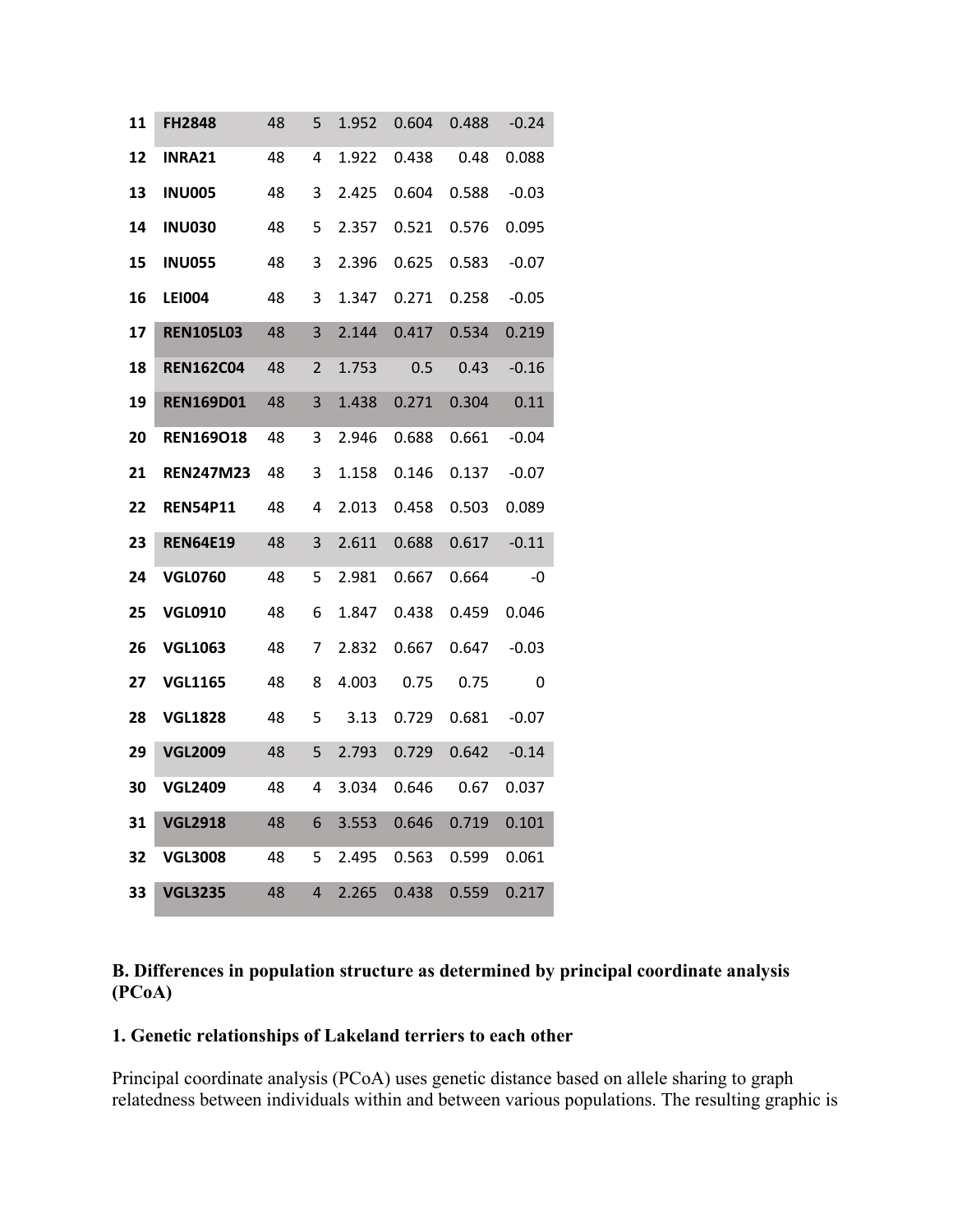multi-dimensional (spherical) but is usually portrayed in two dimensions by selecting two coordinates (planes of the sphere) that represent the greatest proportion of individuals. This usually includes coordinates 1 and 2. We tested 48 Lakeland terriers from North America. All the dogs tested belonged to a single cluster (breed) but with a moderate degree of genetic drift between individuals (Fig. 1). This pattern is consistent with a population that has some degree of phenotypic and therefore genotypic diversity. Populations consisting of closely related individuals will form a much tighter cluster.



Fig. 1. PCoA of Lakeland Terriers (n=48) based on the 33 STRs

## **III. The use of genomic allele frequencies to determine internal relatedness**

## **A. Internal relatedness (IR) of individuals and the population as a whole**

## **1. IR values**

Standard genetic assessments such as presented in Tables 1 and 2 are indicators of populationwide heterozygosity (i.e. a mean or average) and do not show heterozygosity for individual dogs. The heterozygosity of an individual dog is determined by each of its parents, which is usually unknown. Internal Relatedness (IR) is a calculation that has been used to estimate the degree to which the two parents were related by looking only at their offspring. The IR calculation takes into consideration homozygosity at each locus and gives more importance to rare and uncommon alleles. Rare and uncommon alleles would presumably be present in less related individuals. A dog with a value of -1.0 would have parents that were totally unrelated at all 33 STR loci, while a dog with an IR value of  $+1.0$  has parents that were genetically identical at all loci. An IR value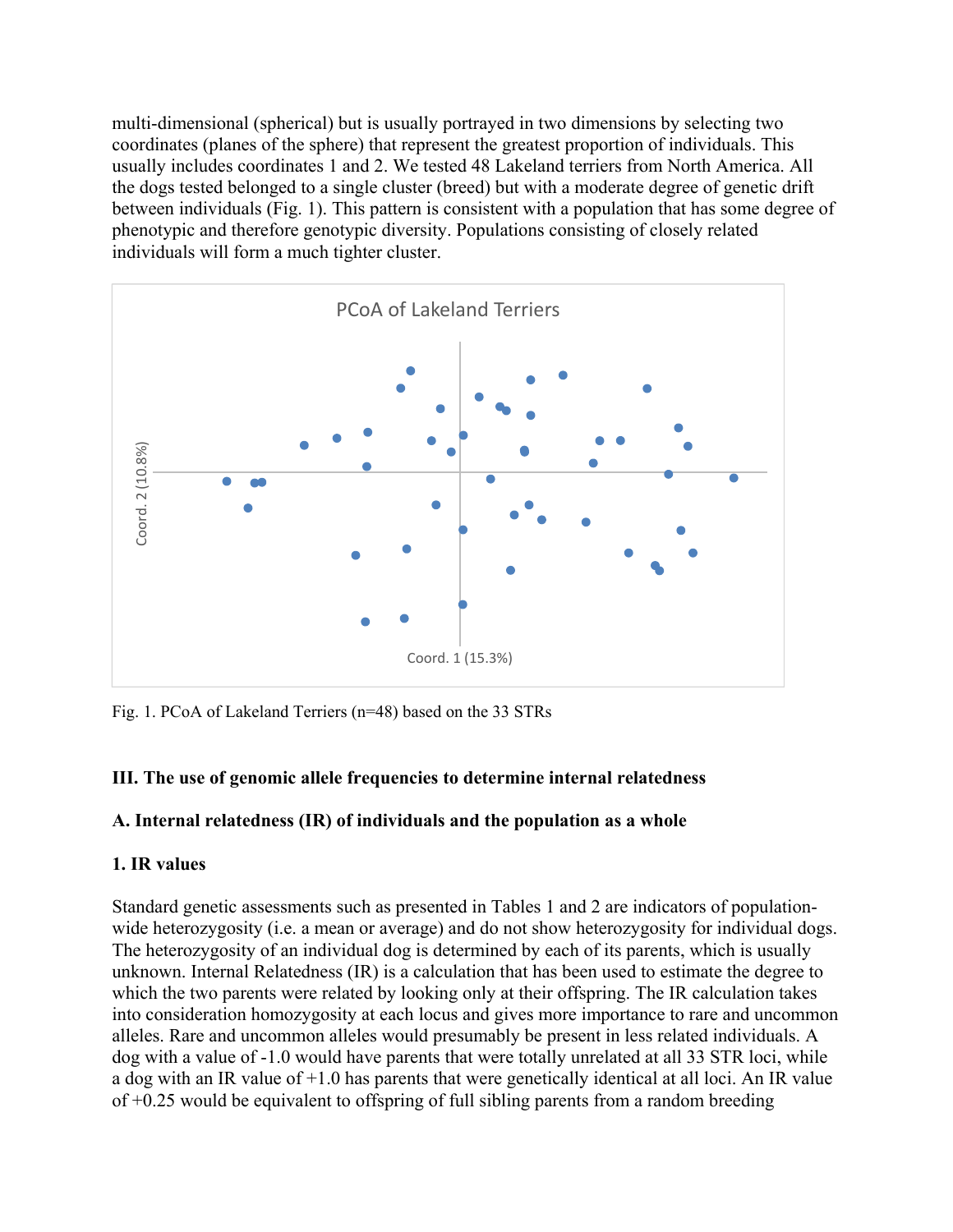population. IR values >0.25 occur only if the parents of the full sibling parents were also highly related.

IR scores can be provided for the population (Table 3) or graphed for individual dogs (Fig. 2). Mean IR scores for the 48 Lakeland terriers ranged from a low of -0.259 (most outbred /parents least related) to a high of 0.301 (most inbred/parents most related), with a mean (average) value of -0.007. One-fourth of the dogs had IR scores from -0.133 to -0.224 and were more outbred than the average. Conversely, one-fourth ranged from 0.124 to 0.301 and were more inbred. Therefore, even though the standard genetic assessment indicated that this group of dogs was from a randomly breeding population, one quarter of the individuals were more outbred than indicated and one-fourth more inbred. It is noteworthy the one-fourth inbred dogs had IR scores comparable to offspring of first-cousin ( $\sim 0.125$ ) or full-sibling (0.250) parents from a random breeding population. The few dogs with scores >0.250 were genetically equivalent to offspring of full-sibling parents that were also a product of inbred parents.

The IR curve for these 48 dogs is biphasic (two peaks). This indicates that the population consists of two types of dogs - one group that is on the left of the curve that is more outbred and a second population on the right that is more inbred. This was first observed from an examination of allele frequencies at each of the 33 STR loci (Table 3).

|        | IR        | <b>IRVD</b> |
|--------|-----------|-------------|
| Min    | $-0.2593$ | 0.0504      |
| 1st Qu | -0.1330   | 0.2790      |
| Mean   | 0.0072    | 0.3653      |
| Median | 0.0068    | 0.3680      |
| 3rd Qu | 0.1238    | 0.4642      |
| Max    | 0.3011    | 0.6849      |

**Table 3**. IR vs IR-Village Dogs (IRVD) comparison for Lakeland terriers (n=48)

The IRVD values in Table 3 are considerably higher than the IR values and reflect the relatedness of these 48 dogs if they were found among a much larger population of village dogs. In essence, this is how breeds are created. A subpopulation of dogs that have the desired traits are removed from the larger population and then further inbred to fix the trait. Based on the IRVD values, three-fourths of the Lakeland terriers appear to be inbred to a much higher degree than indicated by IR values alone.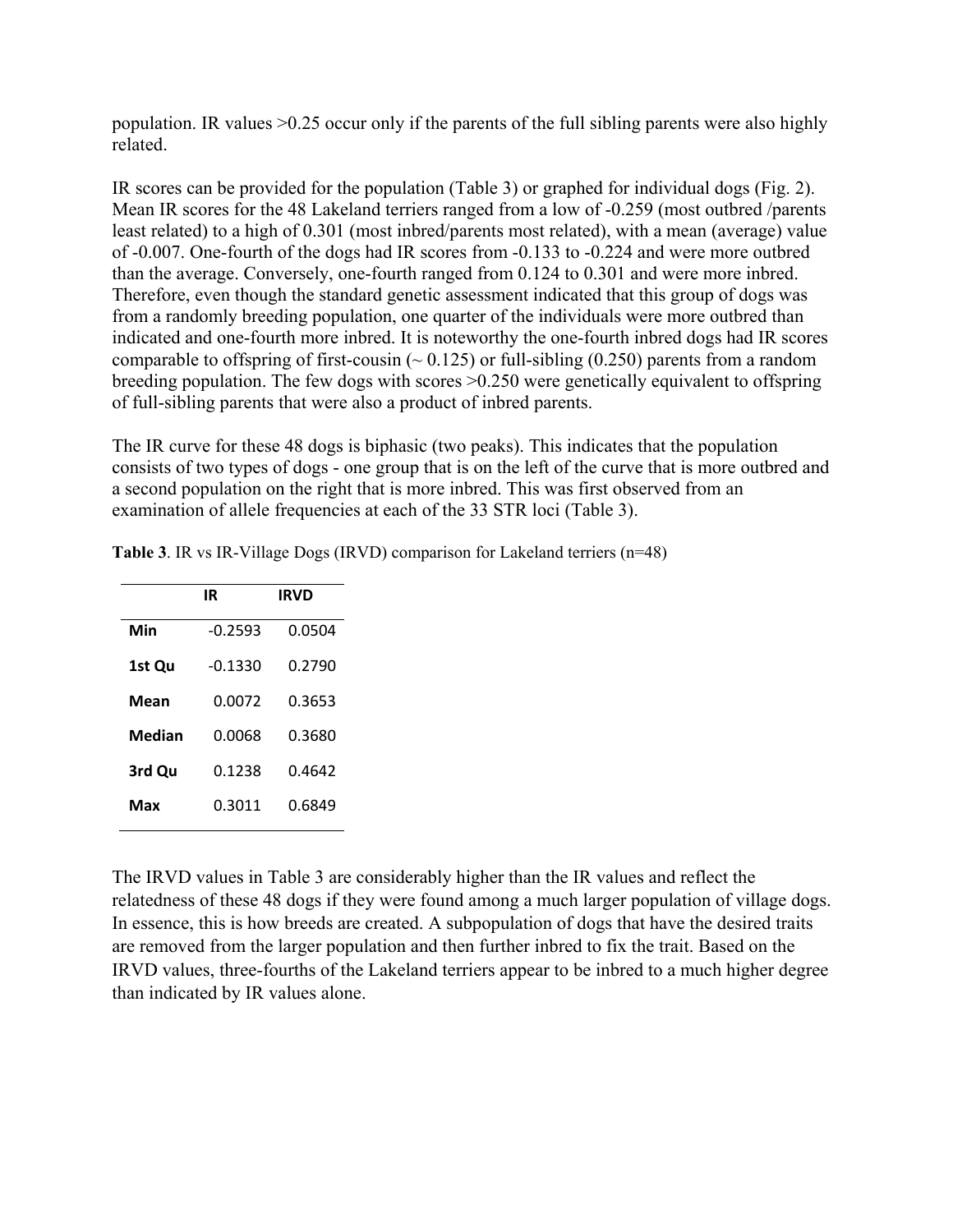

Fig. 2. Distribution of IR estimated in Lakeland terriers (n=48) based on intra-breed diversity (red), compared with IR adjusted to diversity lost during breed development (blue). The darkened overlapping area indicates that 21% of the alleles at the 33 genomic STR loci are shared with village dogs.

## **2. Estimation of genetic diversity lost during breed creation using village dogs as a gold standard**

The IR values can also be used to approximate how much genetic diversity was lost during a breed's evolution. This is done by comparing the frequency of a given allele in Lakeland terriers with the frequency of the same alleles in a population of village dogs from the Middle East, SE Asia, Taiwan and other Pacific island nations such as Brunei and the Philippines.

A rough estimate based on areas under the curve (darkened area Fig. 2), indicates that this group of Lakeland terriers possess 21% of the genetic diversity that currently exists in village dogs. If 21% of available genetic diversity has been retained, 79% has been lost in breed creation. The retention of 21% of known genetic diversity is both lower and higher than other breeds. For instance, the Swedish Vallhund has retained only 7% of canine genetic diversity, the Doberman Pinscher 15% and the Shiloh Shepherd 27%, while at the highest level the Miniature Poodle has retained 51%, the Golden Retriever 50.4% in Labrador retriever 54%, and Toy Poodle 60%.

Lost or retained genetic diversity resulting during breed creation can also be estimated from alleles identified in the 33 autosomal STR loci and from existing DLA class I and II haplotypes. Twenty-three percent of the alleles identified at these loci exist in among all the thousands of dogs and wolves tested at the VGL, a figure remarkably close to the 21% identified by the IR/IRVD comparison. This confirms that the village dogs from the Middle East, SE Asia and Island Pacific nations are a reasonable gauge of the total genetic diversity that still exists in canids.

## **IV. DLA Class I and II Haplotypes**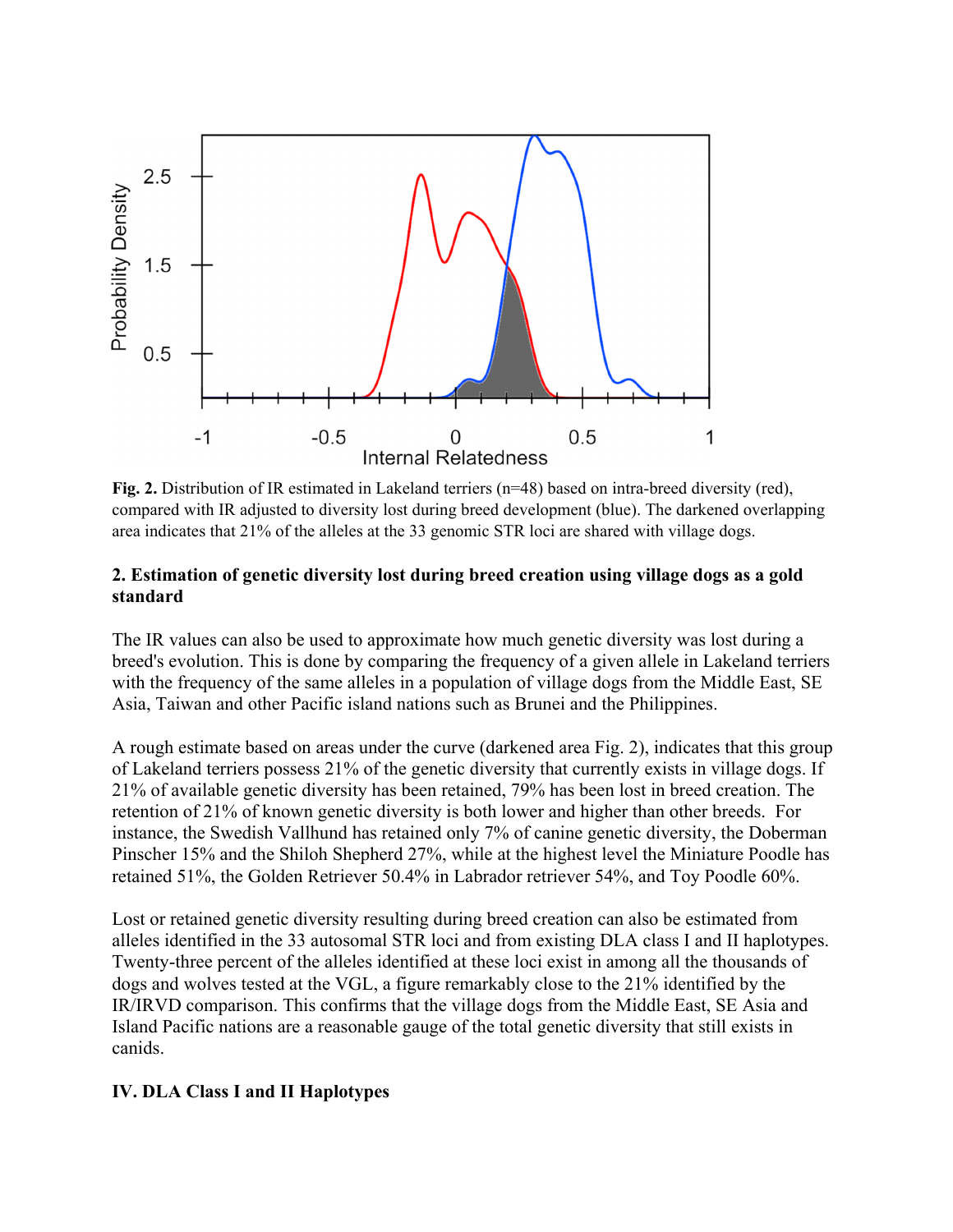The DLA consists of four gene rich regions (classes I-IV) making up a small part of canine chromosome 12. Two of these regions contain genes that help regulate normal cell- (Class I) and antibody-mediated (Class II) immunity. Polymorphisms in these regions have also been associated with abnormal immune responses responsible for autoimmune diseases. The Class I region contains several genes, but only one, DLA-88, is highly polymorphic (with many allelic forms) and is therefore most important for immune regulation. Specific alleles at the four STR loci associated with the DLA88 are linked together in various combinations, forming specific haplotypes (Table 4). Groups of genes and their alleles inherited as a block, rather than singly, are called haplotypes. The class II region also contains several genes, three of which are highly polymorphic, DLA-DRB1, DLA-DQB1 and DLA-DQA1. Specific alleles at STR loci associated with each of the three Class II genes are strongly linked and inherited as a single block or haplotype (Table 5). One haplotype comes from each of the parents. Specific class I and II haplotypes are often linked to each other and inherited as a block of genes with limited recombination over time. Therefore, specific DLA class I and II haplotypes are reasonable surrogate markers for a breed founder or closely related founder line.

The STR-based haplotype nomenclature used in this breed diversity analysis is based on numerical ranking with the first haplotypes identified in Standard Poodles being named 1001, 1002, ... for class I haplotypes and 2001, 2002, ... for class II haplotypes. Table 4 lists the DLA class I and II haplotypes that were identified among the 48 Lakeland terriers. Six class I and 7 class II haplotypes were found among the 48 dogs tested, which is the second lowest number observed for any breed studied to date. The Swedish Vallhund also has six DLA class one haplotypes, but only four DLA class II haplotypes.

| <b>DLA1#</b> |        | <b>STR alleles</b> | <b>Incidence</b>            |
|--------------|--------|--------------------|-----------------------------|
|              | 1012   | 388 369 289 188    | 0.71                        |
|              | 1016   | 382 371 277 178    | 0.02                        |
|              | 1040   | 380 371 277 186    | 0.2                         |
|              | 1052   | 380 372 289 184    | 0.01                        |
|              | 1104   | 386 373 289 186    | 0.05                        |
|              | 1159   | 395 379 277 181    | 0.01                        |
|              |        |                    |                             |
|              |        |                    |                             |
|              | DLA2 # | <b>STR types</b>   | Lakeland<br>Terriers (n=48) |
|              | 2003   | 343 324 282        | 0.71                        |
|              | 2005   | 339 322 280        | 0.01                        |

**Table 4:** DLA class I and Class II haplotypes and their frequencies in 48 Lakeland terriers (Updated January 04, 2019)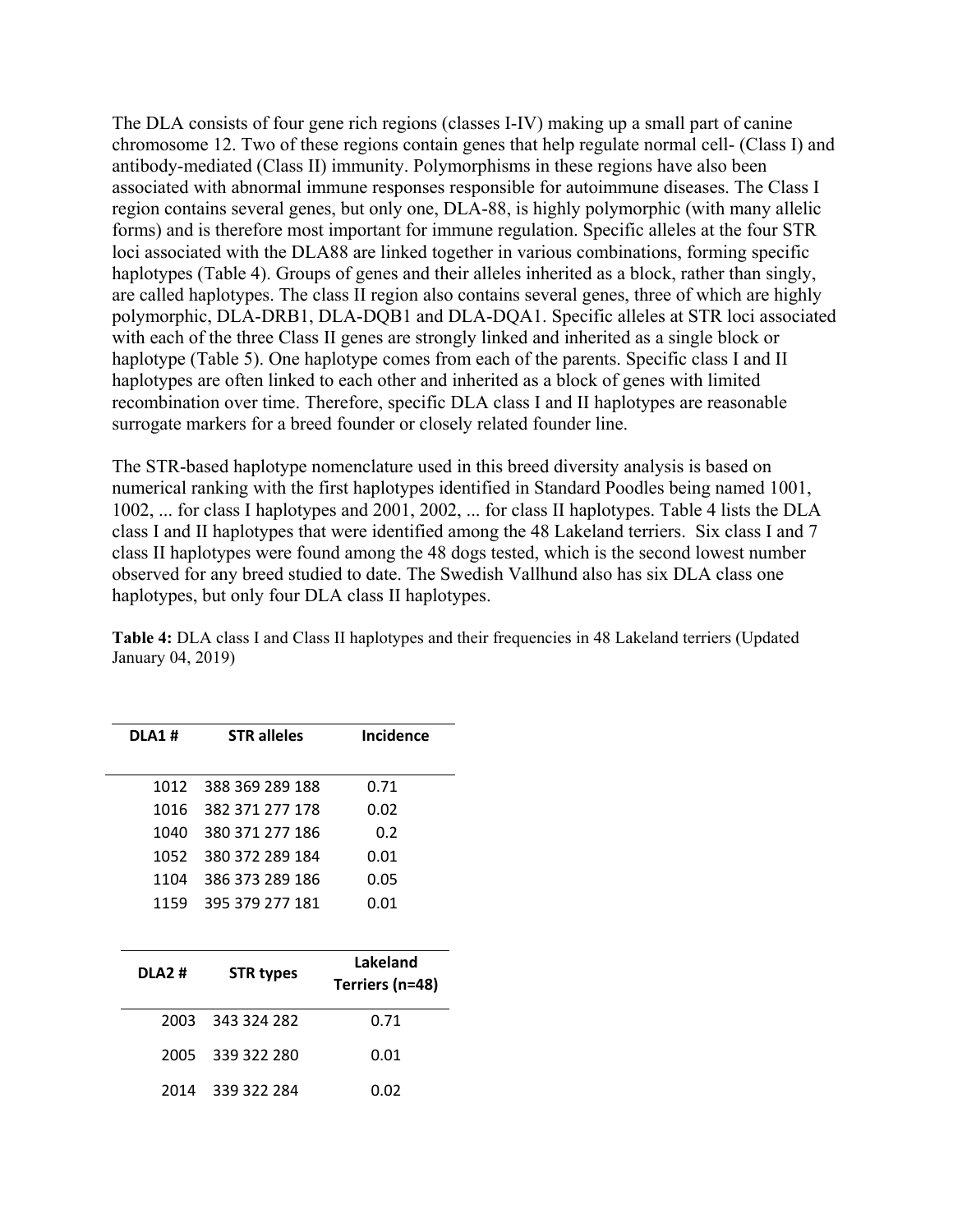| 2015 339 327 280 | 0.02 |
|------------------|------|
| 2017 343 322 280 | 0.05 |
| 2022 339 327 282 | 0.18 |
| 2067 343 322 284 | 0.01 |

.

Table 5 lists the DLA class I and II haplotypes inherited by each of the 48 Lakeland terriers that were tested. However, there is one unique feature in the DLA class I and II haplotypes - the same DLA class I (1012) and class II (2003) haplotypes were found in 45/48 of the dogs tested. Twenty-four of these 45 dogs were heterozygous for 1012/2003 and 19/45 were homozygous. If this dominance of the 1012/2003 haplotypes remains after testing more dogs, which is likely, it means that almost all contemporary North American Lakeland terriers descended from a single founder or founder line. It remains to be determined whether this loss of DLA diversity occurred at the level of the original founders in England or from artificial genetic bottlenecks that occurred after the registry was closed.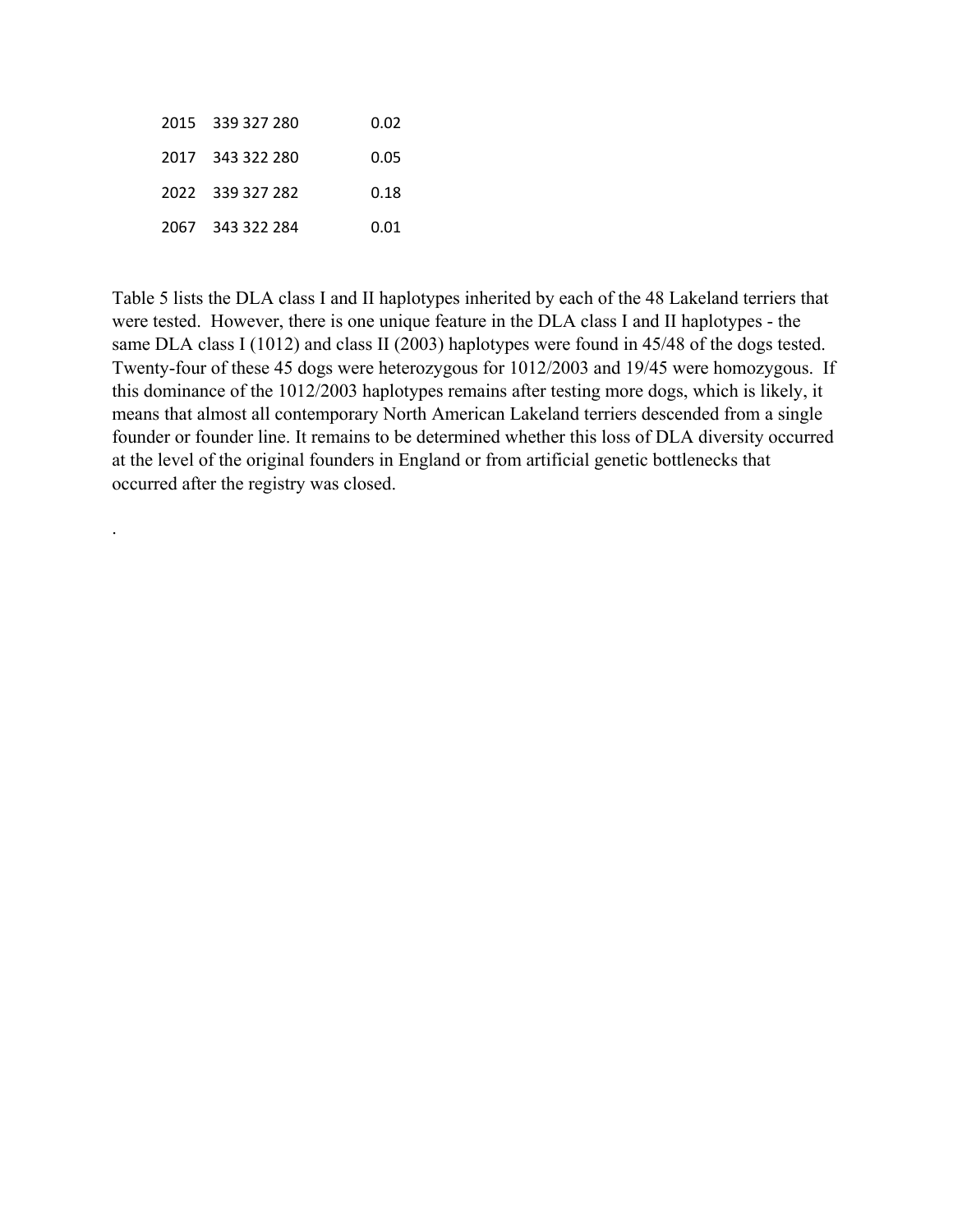Table 5. DLA class I and II haplotypes inherited by each of the 48 Lakeland terriers. Dogs 1-3 (green) are heterozygous for haplotypes other than 1012 and 2003. Dogs 4-28 (yellow) have inherited one copy of the 1012/2003 haplotype (i.e, heterozygous), and dogs 29-48 (blue) have inherited the same 1012/2003 haplotype from their parents (i.e., homozygous).

| $\mathbf{1}$            | 1040 | 1040 | 2022 | 2022 | 26 | 1012 | 1012 | 2003 | 2003 |
|-------------------------|------|------|------|------|----|------|------|------|------|
| $\overline{2}$          | 1040 | 1040 | 2022 | 2022 | 27 | 1012 | 1012 | 2003 | 2003 |
| 3                       | 1016 | 1040 | 2014 | 2022 | 28 | 1012 | 1012 | 2003 | 2003 |
|                         |      |      |      |      |    |      |      |      |      |
| $\overline{\mathbf{r}}$ | 1012 | 1040 | 2003 | 2015 | 29 | 1012 | 1012 | 2003 | 2003 |
| 5                       | 1012 | 1040 | 2003 | 2022 | 30 | 1012 | 1012 | 2003 | 2003 |
| 6                       | 1012 | 1104 | 2003 | 2017 | 31 | 1012 | 1012 | 2003 | 2003 |
| $\overline{7}$          | 1012 | 1040 | 2003 | 2022 | 32 | 1012 | 1012 | 2003 | 2003 |
| 8                       | 1012 | 1040 | 2003 | 2022 | 33 | 1012 | 1012 | 2003 | 2003 |
| 9                       | 1012 | 1159 | 2003 | 2005 | 34 | 1012 | 1012 | 2003 | 2003 |
| 10                      | 1012 | 1040 | 2003 | 2022 | 35 | 1012 | 1012 | 2003 | 2003 |
| 11                      | 1012 | 1104 | 2003 | 2017 | 36 | 1012 | 1012 | 2003 | 2003 |
| 12                      | 1012 | 1052 | 2003 | 2067 | 37 | 1012 | 1012 | 2003 | 2003 |
| 13                      | 1012 | 1040 | 2003 | 2022 | 38 | 1012 | 1012 | 2003 | 2003 |
| 14                      | 1012 | 1040 | 2003 | 2022 | 39 | 1012 | 1012 | 2003 | 2003 |
| 15                      | 1012 | 1040 | 2003 | 2022 | 40 | 1012 | 1012 | 2003 | 2003 |
| 16                      | 1012 | 1104 | 2003 | 2017 | 41 | 1012 | 1012 | 2003 | 2003 |
| 17                      | 1012 | 1104 | 2003 | 2017 | 42 | 1012 | 1012 | 2003 | 2003 |
| 18                      | 1012 | 1104 | 2003 | 2017 | 43 | 1012 | 1012 | 2003 | 2003 |
| 19                      | 1012 | 1040 | 2003 | 2022 | 44 | 1012 | 1012 | 2003 | 2003 |
| 20                      | 1012 | 1040 | 2003 | 2022 | 45 | 1012 | 1012 | 2003 | 2003 |
| 21                      | 1012 | 1040 | 2003 | 2022 | 46 | 1012 | 1012 | 2003 | 2003 |
| 22                      | 1012 | 1016 | 2003 | 2014 | 47 | 1012 | 1012 | 2003 | 2003 |
| 23                      | 1012 | 1040 | 2003 | 2022 | 48 | 1012 | 1012 | 2003 | 2003 |
| 24                      | 1012 | 1040 | 2003 | 2022 |    |      |      |      |      |
| 25                      | 1012 | 1040 | 2003 | 2015 |    |      |      |      |      |

The DLA class I and II haplotypes are subject to limited recombination over time and given the relatively short time that most modern breeds have existed (i.e., 100-200 years), these gene blocks remain much the same and can be used to identify specific founders or founder lines that existed when the registries were created, and breeding closed to all outside dogs. A founder or founder line with this DLA haplotype was either heavily used to produce the first dogs to be registered or strong artificial selection for a trait or traits in this founder line has led to a significant loss of original breed diversity. To date, the VGL has identified 205 unique DLA I and 112 DLA II haplotypes among all dogs. Linkages between known DLA class I and II regions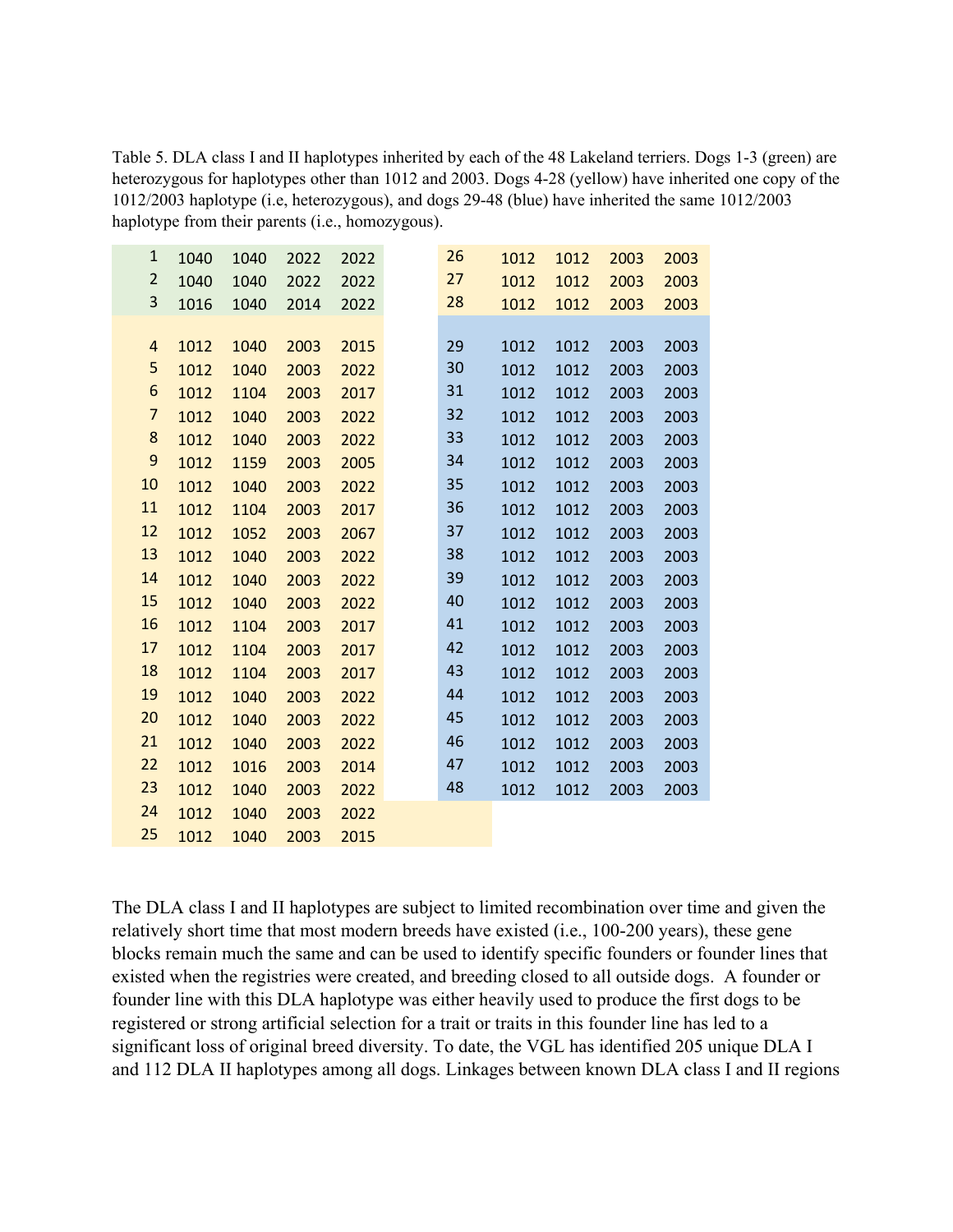has led to 355 recognized DLA class I/II haplotypes. Therefore, the 48 Lakeland terriers tested possess only about 3% of known canid DLA class I haplotypes and 6% of class II haplotypes.

## **2. DLA class I and II haplotype sharing between Lakeland terriers and other breeds**

It is common for various dog breeds to share ancestors and therefore DLA class I and II haplotypes. Table 5 lists several breeds that share the same DLA class I and II haplotypes with Lakeland terriers. The dominant 1012 DLA class I haplotype is found in many breeds, but the highest incidence of sharing is with the English bulldog and the Biewer/Yorkshire terriers. The dominant 2003 DLA class II haplotype is at highest incidence in the Flat coated retrievers, Havanese, Miniature and Toy poodles and Biewer/Yorkshire terriers. The combined 1012/2003 haplotype was strongly shared with the English bulldog and the Biewer/Yorkshire terriers. It is not surprising to see the relationships between Lakeland terriers and many other dog breeds of mainly European origin. The relationship with the Biewer/Yorkshire terriers was expected. However, the English bulldog relationship was less obvious and may be explained by early descriptions of the Bulldog as a small aggressive bull-baiting type dog. This activity is like the tenacious English-bred terriers called upon to attack vermin in their lairs.

**Table 6.** DLA class I and II haplotype sharing between Lakeland terriers and several other pure breeds of dogs

| DLA1#            | <b>STR types</b>       | Black<br>Russian<br>Terrier<br>$(n=124)$ | <b>Iakeland</b><br>Terries<br>$(n=48)$ | Labrador<br>Retriever<br>$(n=151)$ | Irish Red<br>and White<br>Setter<br>$(n=41)$        | Pinscher<br>$(n+492)$ | Doberman Flat Coated<br>Retriever<br>$(n=425)$ | Hayanese<br>$(n=397)$   | Samoved<br>$(n=187)$ | Shiba Inu<br>$(n = 91)$ | Giant<br>Schnauzer<br>$(n=187)$ | Polish<br>Lowland<br>Sheepdog<br>$(n=16)$ | English<br><b>Bulldog</b><br>$(n=163)$ | Biewer<br>$(n=110)$                                      | Biewer<br>Yorshire<br>Terrier<br>$(n=53)$ | Biewe<br>Terrier<br>$(n = 92)$  | Yorkshire<br>Terrier<br>$(n = 16)$ | Italian<br>Greyhound<br>$(n = 766)$ | Alaskan<br>Klee Kai<br>$(n=487)$ | Shiloh<br>Shephero<br><b>ISSA</b><br>$(n - 146)$  | Magyar<br>Agar (n=44) | English<br>Mastiff<br>$(n = 16)$ | American<br>Akita<br>$(n = 91)$        | Japanese<br>Akita<br>$(n = 330)$ | <b>Blend Akita</b><br>$(n=53)$ | Golden<br>Retriever<br>$(n + 696)$ | Miniature<br>Poodle<br>$(n = 260)$ | Barbet<br>$(n - 49)$ | Swedish<br>Valihund<br>$(n=178)$ | Poodle<br>$(n=2391)$  | <b>Toy Poodle</b><br>$(n=128)$ |
|------------------|------------------------|------------------------------------------|----------------------------------------|------------------------------------|-----------------------------------------------------|-----------------------|------------------------------------------------|-------------------------|----------------------|-------------------------|---------------------------------|-------------------------------------------|----------------------------------------|----------------------------------------------------------|-------------------------------------------|---------------------------------|------------------------------------|-------------------------------------|----------------------------------|---------------------------------------------------|-----------------------|----------------------------------|----------------------------------------|----------------------------------|--------------------------------|------------------------------------|------------------------------------|----------------------|----------------------------------|-----------------------|--------------------------------|
|                  | 1012 388 369 289 188 - |                                          | 0.71                                   |                                    |                                                     |                       |                                                | 0.018                   | $0.013 -$            |                         |                                 |                                           | 0.414                                  | 0.177                                                    | 0.151                                     | 0.228                           | 0.28                               | 0.0091                              |                                  |                                                   |                       |                                  |                                        |                                  |                                | 0.0014                             | $0.05 -$                           |                      |                                  | 0.0096                | 0.031                          |
|                  | 1016 382 371 277 178   | 0.008                                    | 0.02                                   | $0.013 -$                          |                                                     | 0.014                 |                                                | $0.217 -$               |                      |                         | $0.04 -$                        |                                           | 0.095                                  | 0.027                                                    | 0.019                                     | 0.022                           | 0.03                               | 0.0587                              |                                  |                                                   |                       | $0.16 -$                         |                                        |                                  |                                | 0.0014                             | $0.023 -$                          |                      |                                  | 0.0151                | 0.031                          |
|                  | 1040 380 371 277 186 - |                                          |                                        | $0.2 -$                            |                                                     | $0.011 -$             |                                                | $0.023 -$               |                      |                         |                                 | 0.59                                      | 0.04                                   | 0.109                                                    | 0.208                                     | $0.071 -$                       |                                    | 0.0973                              | $0.223 -$                        |                                                   |                       |                                  | $0.011 -$                              |                                  |                                | 0.0007                             | $0.006 -$                          |                      |                                  | 0.0006                | 0.004                          |
|                  | 1052 380 372 289 184 - |                                          | 0.01                                   |                                    |                                                     | $0.002 -$             |                                                | $0.008 -$               |                      |                         |                                 |                                           |                                        |                                                          |                                           |                                 |                                    | 0.1886                              |                                  | 0.39                                              | $0.06 -$              |                                  |                                        |                                  |                                |                                    |                                    |                      |                                  |                       |                                |
|                  | 1104 386 373 289 186   |                                          | 0.05                                   |                                    |                                                     |                       |                                                |                         |                      |                         |                                 |                                           | 0.003                                  | 0.014                                                    | 0.019                                     | 0.005                           |                                    | 0.0007                              |                                  |                                                   | $0.15 -$              |                                  |                                        |                                  |                                |                                    |                                    |                      |                                  |                       |                                |
|                  | 1159 395 379 277 181 - |                                          | 0.01                                   |                                    |                                                     | 0.001                 |                                                |                         |                      |                         | 0.168                           |                                           |                                        |                                                          |                                           |                                 |                                    |                                     |                                  |                                                   |                       |                                  |                                        |                                  |                                |                                    |                                    | $0.1 -$              |                                  |                       |                                |
|                  |                        |                                          |                                        |                                    |                                                     |                       |                                                |                         |                      |                         |                                 |                                           |                                        | DLA Class II Haplotype Frequencies (Updated Jan 8, 2019) |                                           |                                 |                                    |                                     |                                  |                                                   |                       |                                  |                                        |                                  |                                |                                    |                                    |                      |                                  |                       |                                |
|                  |                        |                                          |                                        |                                    |                                                     |                       |                                                |                         |                      |                         |                                 |                                           |                                        |                                                          |                                           |                                 |                                    |                                     |                                  |                                                   |                       |                                  |                                        |                                  |                                |                                    |                                    |                      |                                  |                       |                                |
| DLA2#            | STR types              | Black<br>Russian<br>Terrier<br>$(n=124)$ | <b>hnclodel</b><br>Terries<br>$(n=48)$ | Labrador<br>Retriever<br>$(n=151)$ | <b>Irish Reg</b><br>and White<br>Setter<br>$(n=41)$ | Pinscher<br>$(n+492)$ | Doberman Flat Coated<br>Retriever<br>$(n=425)$ | Hayanese<br>$(n = 397)$ | Samoved<br>$(n=187)$ | Shiba Inu<br>$(n = 91)$ | Giant<br>Schnauzer<br>$(n=187)$ | Polish<br>Lowland<br>Sheepdog<br>$(n=16)$ | English<br>Bulldog<br>$(n = 163)$      | Biewer<br>$(n=110)$                                      | Biewer<br>Yorshire<br>Terrier<br>$(n=53)$ | Biewer<br>Terrier<br>$(n = 92)$ | Yorkshire<br>Terrier<br>$(n = 16)$ | Italian<br>Greyhound<br>$(n = 766)$ | Alaskan<br>Klee Kai<br>$(n=487)$ | Shiloh<br>Shepherd.<br><b>ISSA</b><br>$(n - 146)$ | Magyar<br>Agar (n=44) | English<br>Mastiff<br>$(n = 16)$ | <b>American</b><br>Akita<br>$(n = 91)$ | Japanese<br>Akita<br>$(n=330)$   | <b>Blend Akita</b><br>$(n=53)$ | Golden<br>Retriever<br>$(n + 696)$ | Miniature<br>Poodle<br>$In - 260$  | Barbet<br>$(n - 49)$ | Swedish<br>Valihund<br>$(n=178)$ | Poodle<br>$(n = 2391$ | <b>Toy Poodle</b><br>$(n=128)$ |
| 2003 343 324 282 |                        |                                          | 0.71                                   | $0.02 -$                           |                                                     |                       | 0.132                                          | 0.222                   | $0.013 -$            |                         | 0.037                           |                                           | 0.598                                  | 0.223                                                    | 0.208                                     | 0.255                           | 0.38                               | 0.0072                              |                                  | $0.01 -$                                          |                       |                                  |                                        |                                  |                                | 0.0223                             | 0.508                              | $0.14 -$             |                                  | 0.0891                | 0.441                          |
| 2005 339 322 280 |                        | 0.016                                    | 0.01                                   | 0.06                               | $0.15 -$                                            |                       | 0.413                                          | $0.003 -$               |                      |                         | $0.011 -$                       |                                           | 0.015                                  | 0.023                                                    | 0.009                                     | 0.054                           |                                    |                                     |                                  |                                                   |                       |                                  |                                        |                                  |                                | 0.0158                             |                                    |                      |                                  | 0.022                 | 0.004                          |
| 2014 339 322 284 |                        |                                          | 0.02                                   | $0.003 -$                          |                                                     |                       | 0.033                                          | 0.009                   |                      |                         | 0.003                           | 0.59                                      | 0.092                                  |                                                          |                                           |                                 |                                    |                                     | $0.073 -$                        |                                                   |                       | $0.16 -$                         |                                        |                                  |                                |                                    | $0.023 -$                          |                      |                                  | 0.0146                | 0.027                          |
| 2015 339 327 280 |                        |                                          | 0.02                                   |                                    |                                                     |                       |                                                |                         | 0.016                | 0.033                   |                                 |                                           |                                        |                                                          |                                           |                                 |                                    | 0.0091                              |                                  |                                                   |                       |                                  |                                        |                                  |                                |                                    | $0.048 -$                          |                      |                                  | 0.0069                | 0.035                          |
| 2017 343 322 280 |                        |                                          | $0.05 -$                               |                                    |                                                     |                       | 0.001                                          | 0.009                   |                      |                         |                                 | 0.38                                      | $0.215 -$                              |                                                          |                                           |                                 |                                    | $0.2193 -$                          |                                  | 0.39                                              | 0.35                  | 0.09                             | 0.016                                  | 0.006                            | 0.019                          | 0.0417                             |                                    | 0.03                 |                                  | 0.0029                | 0.004                          |
| 2022 339 327 282 |                        |                                          | 0.18                                   | 0.079                              |                                                     | 0.002                 | 0.128                                          | 0.115                   | 0.107                |                         | 0.005                           |                                           | $0.015 -$                              |                                                          |                                           |                                 |                                    |                                     |                                  | 0.048                                             |                       |                                  |                                        |                                  |                                | 0.0007                             | $0.002 -$                          |                      | 0.062                            | 0.0002                | 0.012                          |

## **V. Health problems of Lakeland terriers**

The average lifespan of the Lakeland terriers is said to be 12 to 16 years (9). Terriers breeds are prone to chronic allergies, which cause itchy skin and scratching that can lead to bacterial infections (hot spots). Hypothyroidism, heart defects (ventricular septal defects), cryptorchidism, and blood-clotting disease (von Willebrand's) can also occur in Lakeland Terriers (9, 10). Several eye disorders occur in the breed including distichiasis, cataracts in older dogs, glaucoma, primary lens-luxation, and persistent pupillary membrane. Legg-Calve-Perthe disease occurs in the breed and widespread among small dogs. However, the incidence is low and appears to be decreasing. Like many dogs, and smaller breeds, routine dental care is often required to minimize tarter accumulation, periodontal disease and tooth loss. Dental problems may be exacerbated by an abnormal bite (underbite/prognathism).

The Canine Inherited Disorders Database (CIDD ) does not list any serious disease conditions in Lakeland terriers (10). They list Legg-Calvé-Perthes disease as a disorder of increasing incidence in the breed. Conditions that are possibly heritable and occur sporadically are cataracts, cryptorchidism, and microopthalmia. They list no disorders associated with conformation.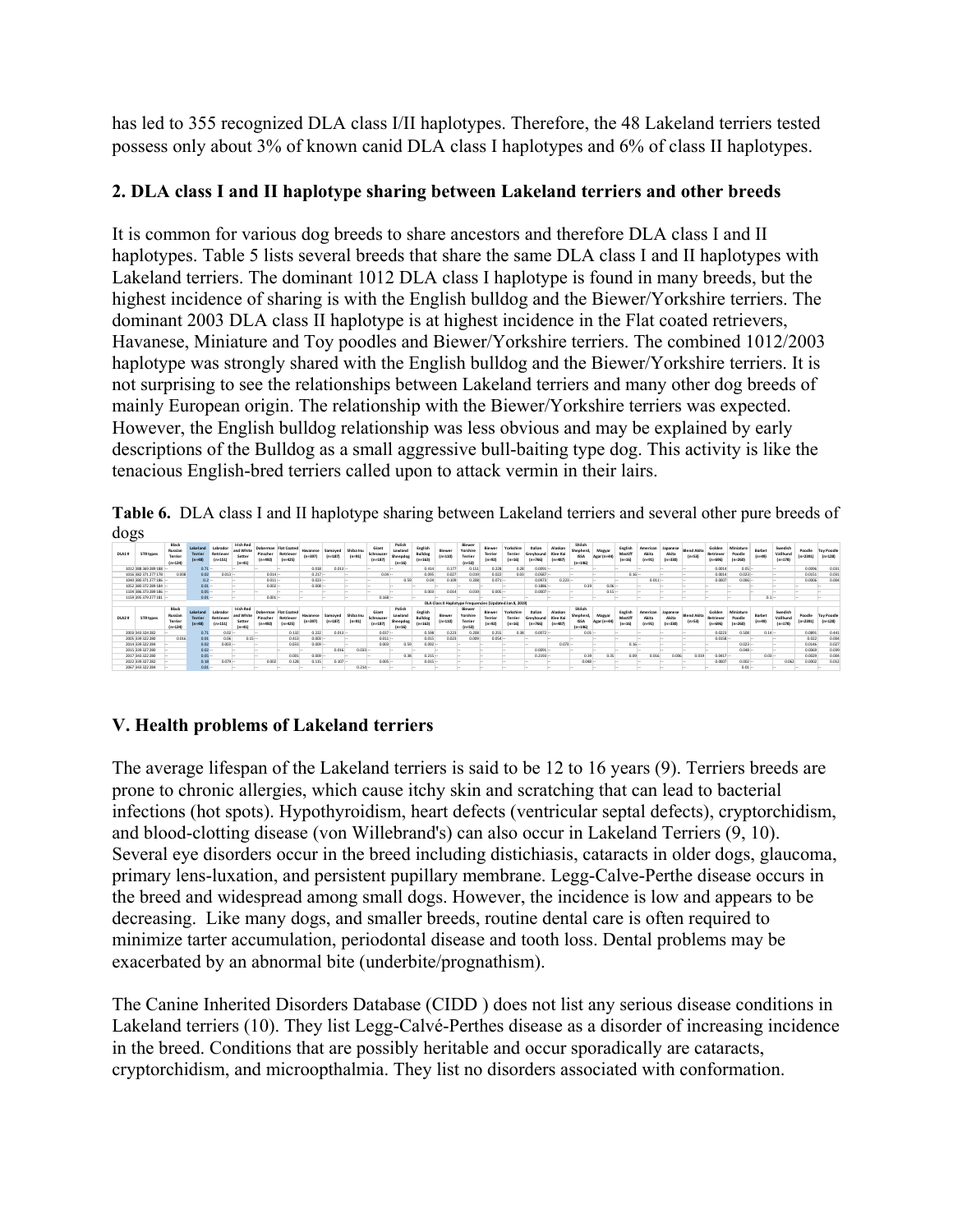#### **IV. What does preliminary DNA-based testing tell us about contemporary Lakeland terriers**

This initial study of 48 Lakeland terriers suggests that the breed is extremely lacking in genetic diversity. Although it is possible that additional diversity will be discovered as more dogs from diverse regions are tested, any additional autosomal STR alleles or DLA class I and II haplotypes will be at a comparatively low incidence. Also, this group of 48 dogs is entirely from North America and may not reflect dogs from other parts of the world. These are reasons to test more dogs as well as individuals from other parts of the world, but from historical regions such as the UK or from areas where they became established at an earlier time than North American dogs.

It is important to note that limited genetic diversity is not in itself a bad thing. If the founding population was genetically healthy, the original breed standard strictly adhered to, a reasonable population size sustained, and HWE maintained, the breed should survive in good health. Except for population size (8), these characteristics have been maintained. The extreme loss of genetic diversity in the DLA region, if a breed-wide phenomenon, is worrisome but more so if the lost diversity is associated with disorders linked to specific DLA types. Such disorders usually involve autoimmune diseases, autoinflammatory conditions, increased susceptibility to skin and intestinal allergies, and lack of resistance to certain infections. The breed appears to be historically free, or relatively free, of these types of disorders. Hypothyroidism and skin allergies would be the exceptions. Therefore, DLA homogeneity in Lakeland terriers may be more a theoretical than real problem.

Breeds with low genetic diversity are more prone to genetic disorders as well as autosomal recessive mutations, especially when subjected to periods of strong artificial selection for desired conformation traits (11). Many of these types of disorders involve popular sire effects. A low level of genetic diversity also makes it more difficult, and even impossible, to eliminate genetic mutations from a breed (11).

## **V. References**

1. Porter R. Profile of the Lakeland Terriers.

https://web.archive.org/web/20120312174843/http://lakelandterriersclub.org.uk/profile.htm

2. Wikepedia. Lakeland Terriers. https://en.wikipedia.org/wiki/Lakeland\_Terriers

3. The Kennel Club, Breed Information Centre, Lakeland Terriers. https://www.thekennelclub.org.uk/services/public/breed/display.aspx?id=3072

4. American Kennel Club. AKC Dog Registration Statistics. 2011. https://web.archive.org/web/20120511200854/http://www.akc.org/reg/dogreg\_stats.cfm.

5. American Kennel Clulb. Most popular dog breeds - full ranking list. 2018. https://www.akc.org/expert-advice/news/most-popular-dog-breeds-full-ranking-list/

6. Wikepedia. Earthdog Trial. https://en.wikipedia.org/wiki/Earthdog\_trial

7. Pets4Homes. Lakeland Terriers. https://www.pets4homes.co.uk/dog-breeds/lakeland-terriers/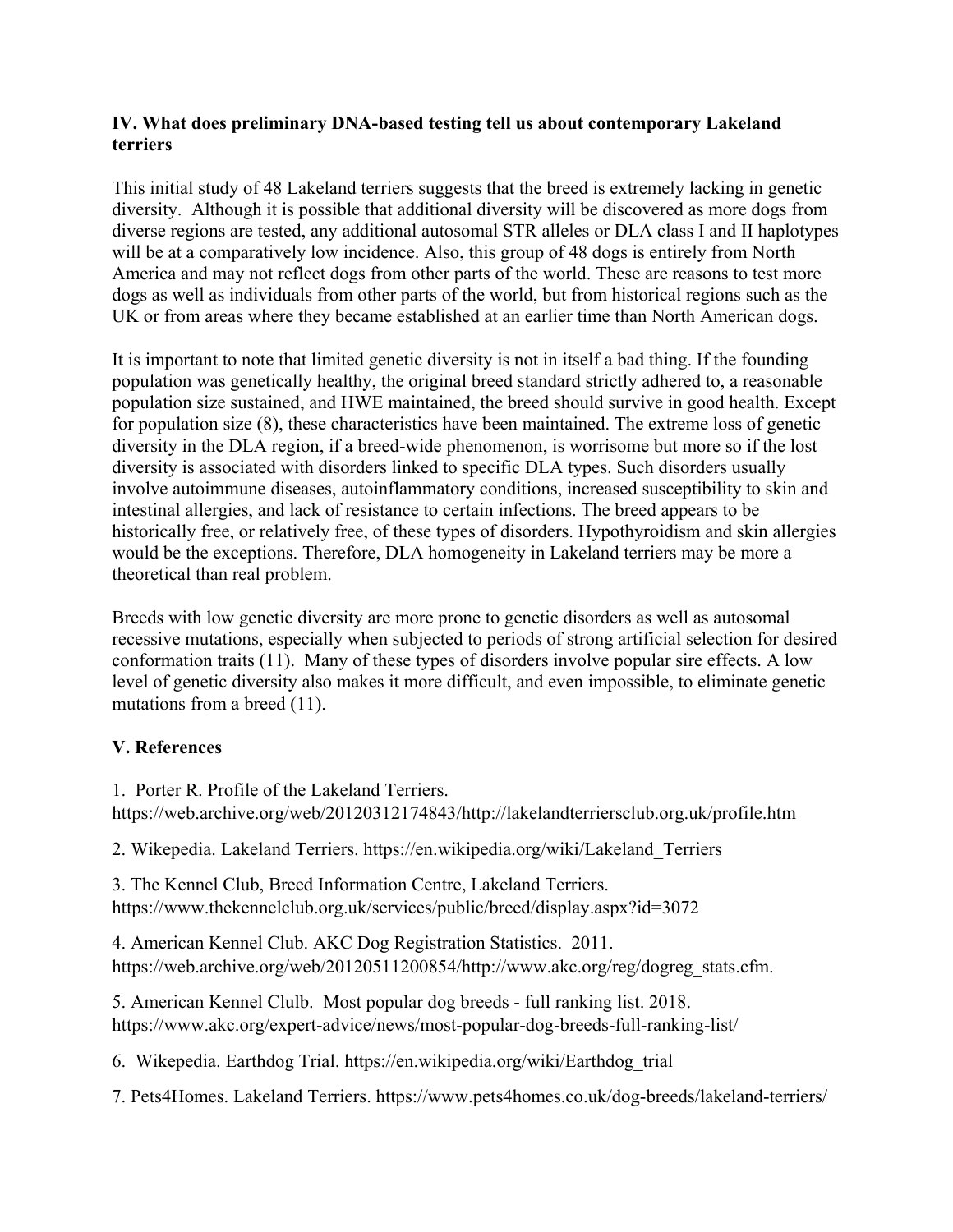8. Lewis TW, Abhayaratne BM, Blott SC. 2015. Trends in genetic diversity for all Kennel Club registered pedigree dog breeds*.* Canine Genetics and Epidemiology 2015; *2:13 (DOI 10.1186/s40575-015-0027-4)* 

9. Petwave. Lakeland Terriers - History and Health. https://www.petwave.com/Dogs/Breeds/Lakeland-Terriers/Overview.aspx

10. Canine Inherited Disorders Database (CIDD), Lakeland terriers. http://cidd.discoveryspace.ca/breed/lakeland-terriers.html

11. Pedersen NC, Shope B, Liu H. 2017. An autosomal recessive mutation in SCL24A4 causing enamel hypoplasia in Samoyed and its relationship to breed-wide genetic diversity. Canine Genet Epidemiol. 22; 4: 11.

## **VI. Results of Diversity testing**

## **A. How will you be given the results of DNA-based genetic diversity testing on your dog?**

After a sample is submitted for genetic testing, the identity of the dog and owner will be replaced by a laboratory barcode identifier. This identifier will be used for all subsequent activities and each owner will be provided with a certificate that reports the internal relatedness, genomic STR genotypes and DLA class I and II haplotypes for the dog(s) tested. The internal relatedness value for the dog being tested is compared to the results for every dog that has been tested.



## **B. What should you do with this information?**

The goal for breeders should be to continue to produce puppies with IR scores less than 0, and with time even lower scores. Although most of the individuals tested were randomly bred, there were small subpopulations of dogs that were much more inbred or outbred than the rest of the population. Therefore, there is a possibility to better balance genetic diversity in the breed. Mates should be selected to avoid homozygosity at any genomic loci or DLA class I and II haplotype and encourage the use of dogs with less common genomic alleles or DLA haplotypes.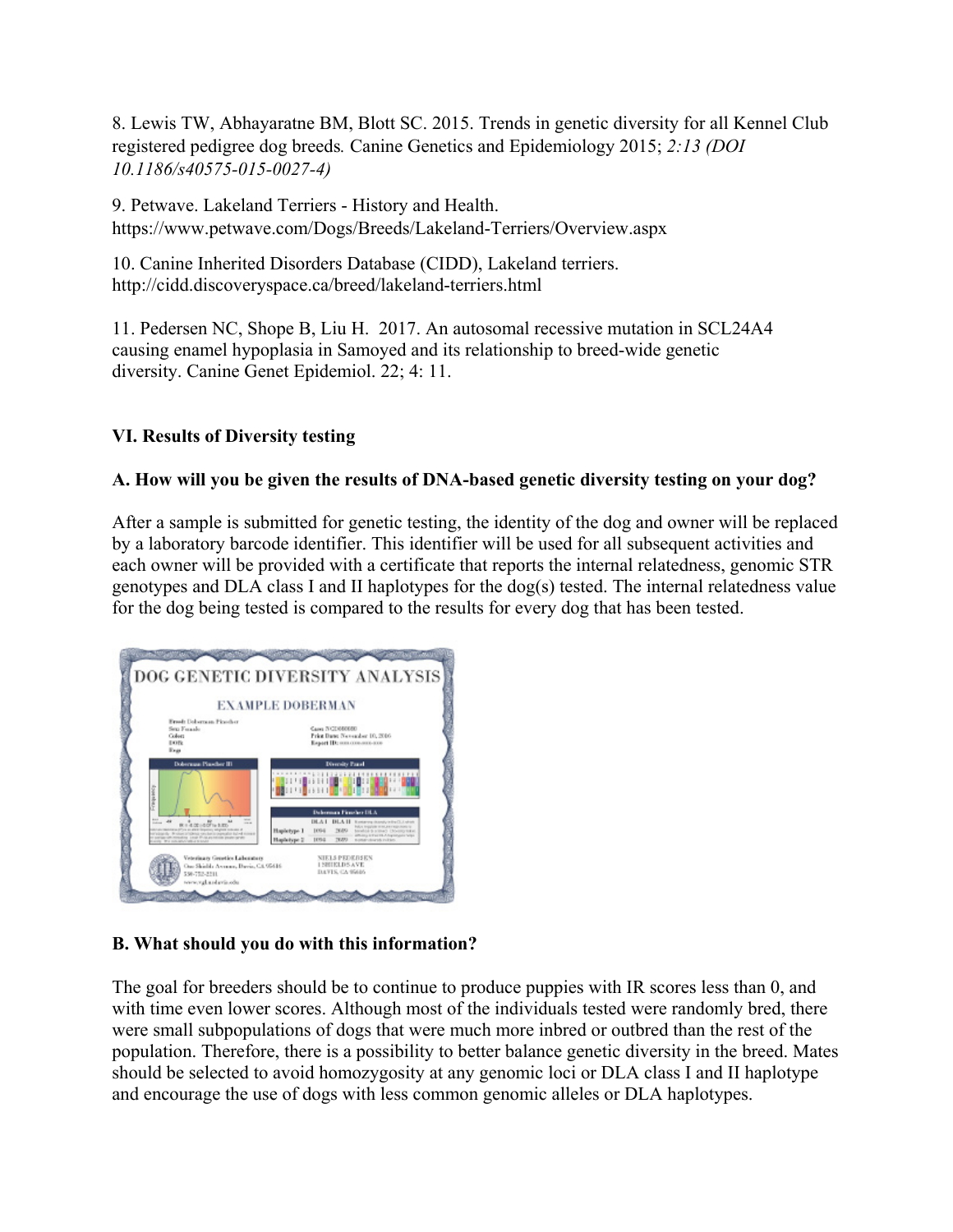Maintaining existing genomic diversity will require using IR values of potential mates based on the 33 STR loci to assure puppies of equal or greater overall diversity, like what is being done by many Standard Poodle breeders. However, IR values, because they reflect the unique genetics of each individual, cannot be used as the criteria for selecting ideal mates. Mates with identical IR values may produce puppies significantly more or less diverse than their parents. Conversely, a mating between dogs with high IR values, providing they are genetically different, may produce puppies having much lower IR scores than either parent. A mating between a dog with a high IR value and a low IR value, providing the latter has few alleles and DLA haplotypes in common, will produce puppies much more diverse than the highly inbred parent. Breeders should also realize that a litter of puppies may have a wide range of IR values, depending on the comparative contributions of each of the parents. The more genetically diverse and different the parents, the greater the range of IR values in their offspring.

The next step is to compare the DLA class I and II haplotypes. You want to avoid breeding pairs that will produce puppies that will be homozygous for the same haplotypes, and once again, less common haplotypes may offer more diversity than common ones.

Breeders who do not have access to computer programs to predict the outcome of pairings based on IR values of sire and dam can also compare values by manual screening. Potential sires and dams should be first screened for genetic differences in alleles and allele frequencies for the 33 genomic STR loci. Some extra weight should be given to rare vs common alleles. This information is included on all certificates and on the breed-wide data on the VGL website.

Puppies, once born, should be tested for their actual IR values, which will reflect the actual genetic impact of each parent on each of their puppies. Considerations of mate choices to maximize heterogeneity across the breed should be balanced with other breeding goals.

.